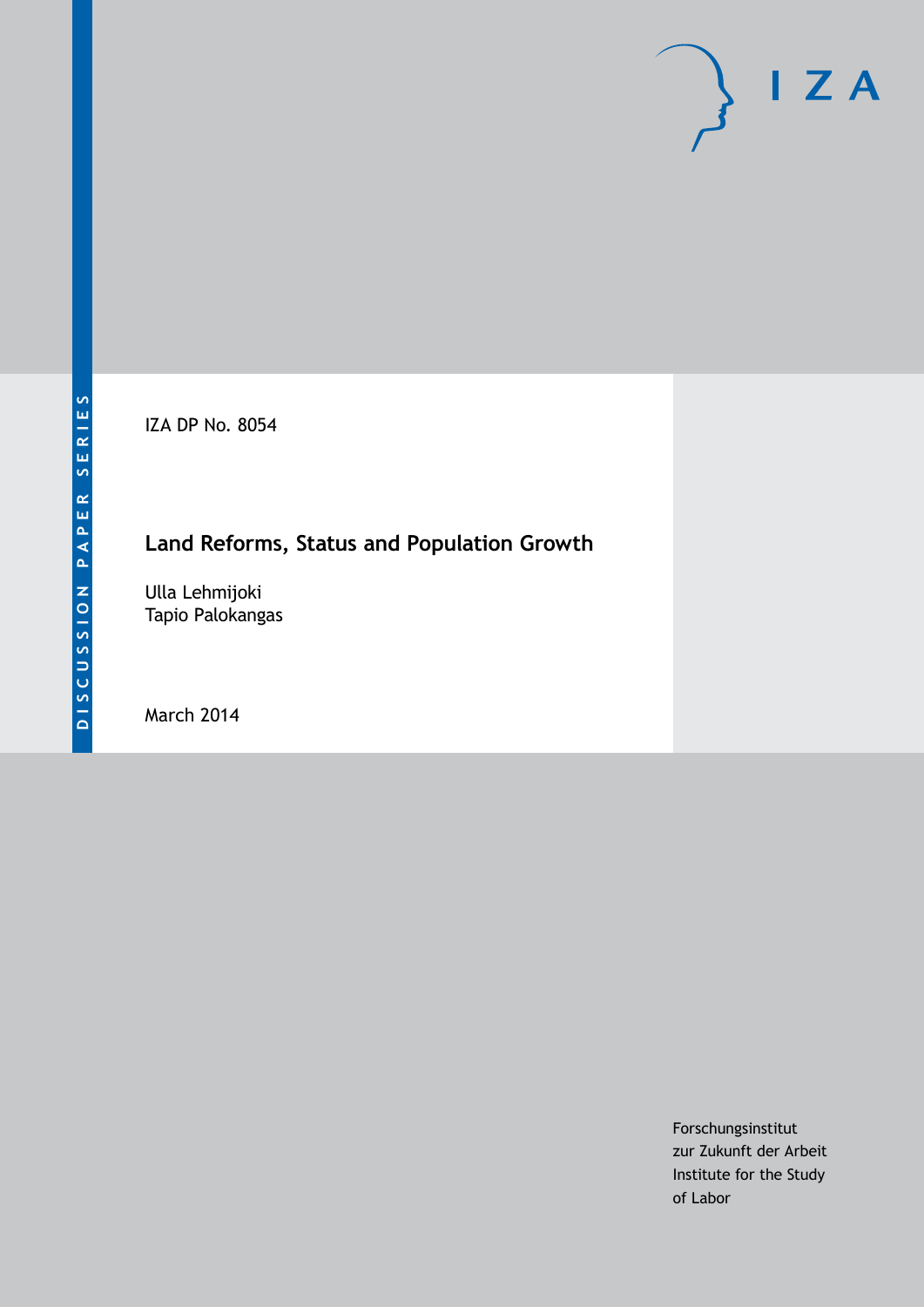# **Land Reforms, Status and Population Growth**

#### **Ulla Lehmijoki**

*University of Helsinki and IZA*

#### **Tapio Palokangas**

*University of Helsinki and IZA*

Discussion Paper No. 8054 March 2014

IZA

P.O. Box 7240 53072 Bonn **Germany** 

Phone: +49-228-3894-0 Fax: +49-228-3894-180 E-mail: [iza@iza.org](mailto:iza@iza.org)

Any opinions expressed here are those of the author(s) and not those of IZA. Research published in this series may include views on policy, but the institute itself takes no institutional policy positions. The IZA research network is committed to the IZA Guiding Principles of Research Integrity.

The Institute for the Study of Labor (IZA) in Bonn is a local and virtual international research center and a place of communication between science, politics and business. IZA is an independent nonprofit organization supported by Deutsche Post Foundation. The center is associated with the University of Bonn and offers a stimulating research environment through its international network, workshops and conferences, data service, project support, research visits and doctoral program. IZA engages in (i) original and internationally competitive research in all fields of labor economics, (ii) development of policy concepts, and (iii) dissemination of research results and concepts to the interested public.

IZA Discussion Papers often represent preliminary work and are circulated to encourage discussion. Citation of such a paper should account for its provisional character. A revised version may be available directly from the author.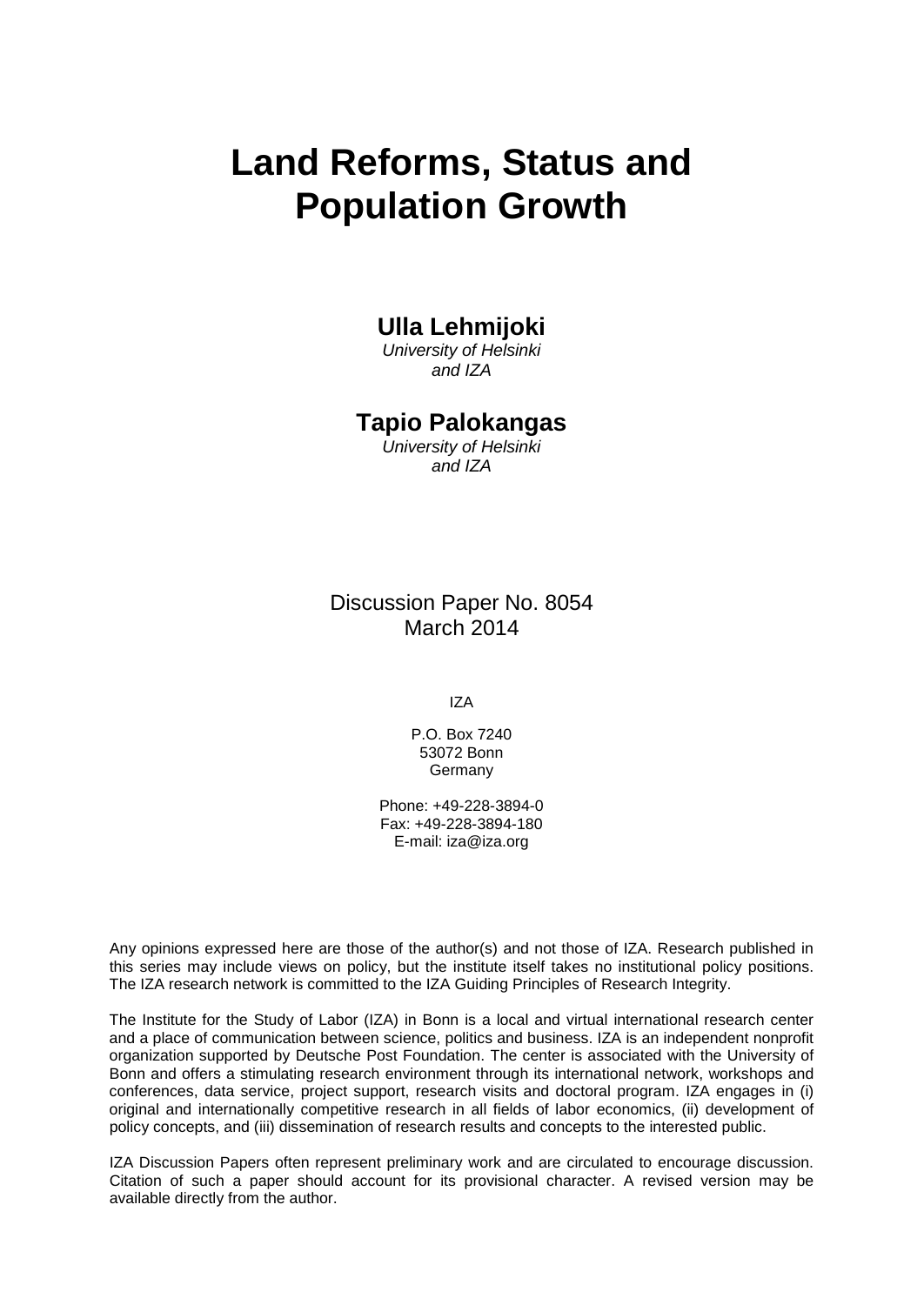IZA Discussion Paper No. 8054 March 2014

# **ABSTRACT**

# **Land Reforms, Status and Population Growth**

In this document, we consider the effects of a land reform on economic and demographic growth by a family-optimization model with sharecropping, endogenous fertility and status seeking. We show that tenant farming is the major obstacle to escaping the Malthusian trap with high fertility and low productivity. A land reform provides peasant families higher returns for their investments in land, encouraging them to increase their productivity of land rather than their family size. This decreases fertility and increases productivity in agriculture in the short and long runs. The European demographic history provides supporting evidence for this.

JEL Classification: O41, J13, N33

Keywords: land reforms, population growth, status seeking, sharecropping

Corresponding author:

Ulla Lehmijoki Department of Economics P.O. Box 17, Arkadiank. 7 00014 University of Helsinki Finland E-mail: [ulla.lehmijoki@helsinki.fi](mailto:ulla.lehmijoki@helsinki.fi)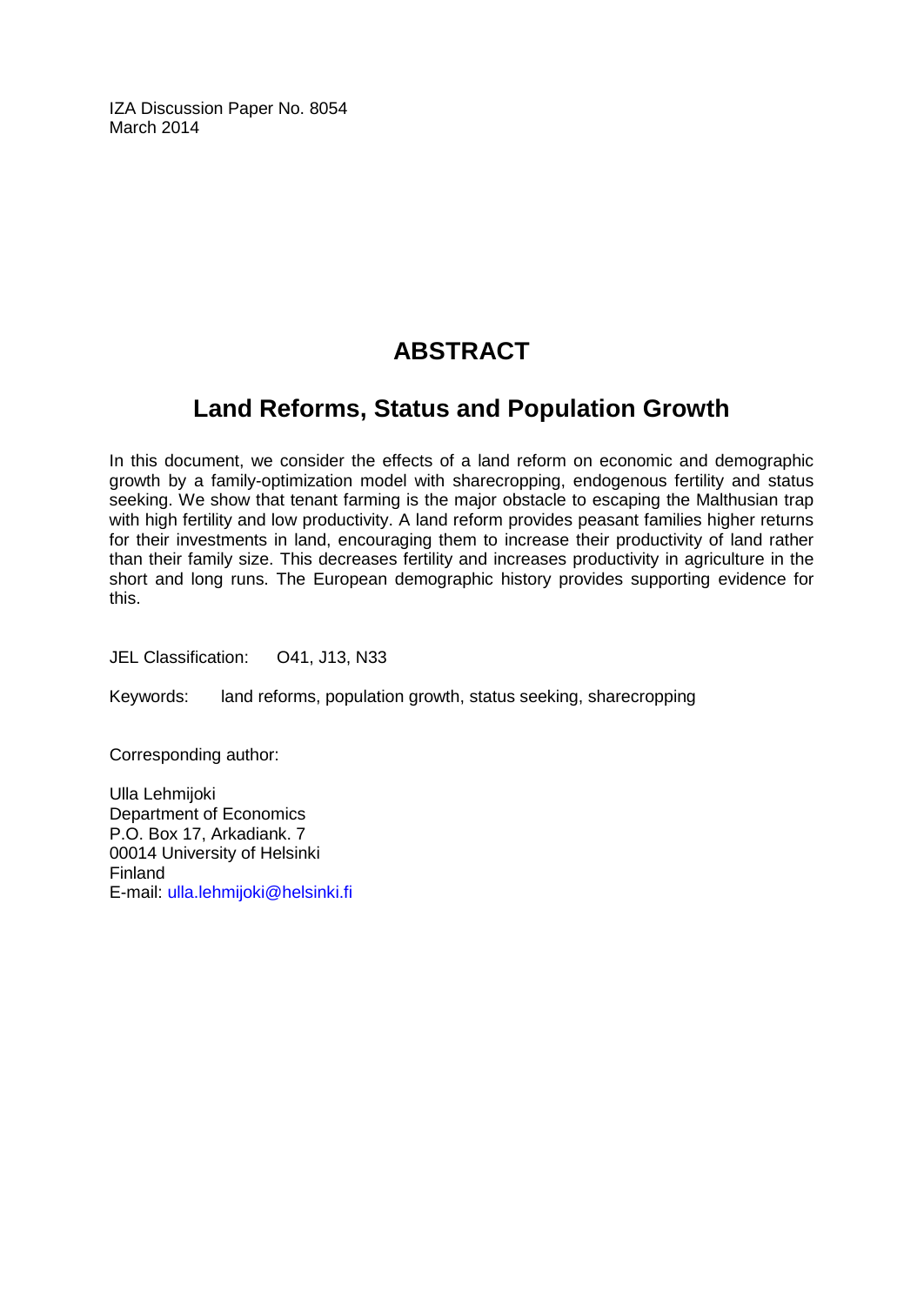#### **1 Introduction**

The core of the Malthusian thinking is the inescapable relationship between population and land: because land is fixed but population growing, a contradiction can not be avoided (Mathus, 1798). This document shows that it is essential to know who owns the land. Land ownership creates incentives to increase the productivity of land and to limit the family size. Therefore, land reforms have often diminished population growth, in particular where land ownership generates social status and appreciation.

Lucas (2002) characterizes land-population relationship by models of human history as follows. In primitive economies, the land is commonly owned so that even altruistic parents cannot improve the lot of their descendants. Once land property rights are established, parents decide on their optimal number of children to whom they hand their farm over. With private ownership, a newcomer decreases income per capita, slowing down population growth in the long run. If parents educate their children, then the costs per newcomer increase, hampering the long-run population growth even further. The transition from high to low fertility occurs only if there is a mechanism through which the agricultural technology is gradually replaced by the modern technology (Lucas 2002). According to Galor et al. (2009), unequal land ownership discourages human capital, preventing the decline in population growth. Because the landowners benefit from cheap labor, they execute their political power to retard overall education. This is why land reforms may trigger modernization and demographic change.

The essential difference between Lucas (2002) and Galor et al. (2009) is that the former focuses on the productive role of land while the latter consider the land as a source of social status and political power. In this paper, we assume that status seeking is important for the peasants as well. If the status depends on the productivity of land, a peasant family has a strong incentive to limit its size. We show that land reforms generate modernization that shifts the economy from the high-fertility and low-income to the low-fertility and high-income equilibrium.

Many economists have recognized the importance of "social status among the peers" in economic dynamics. Adam Smith (1776) emphasizes the appreciation of productive assets as the "Spirit of Capitalism". Kurz (1968), Corneo and Jeanne (2001) and Fisher and Hof (2005) explain the dynamics of advanced economies by the status a household derives from its capital holdings relative to the capital holdings of other households in the economy. Lehmijoki and Palokangas (2009, 2010) explain economic and demographic growth in developing countries by the status of capital holdings among peasant families. On the assumption that a peasant family invests in its farm,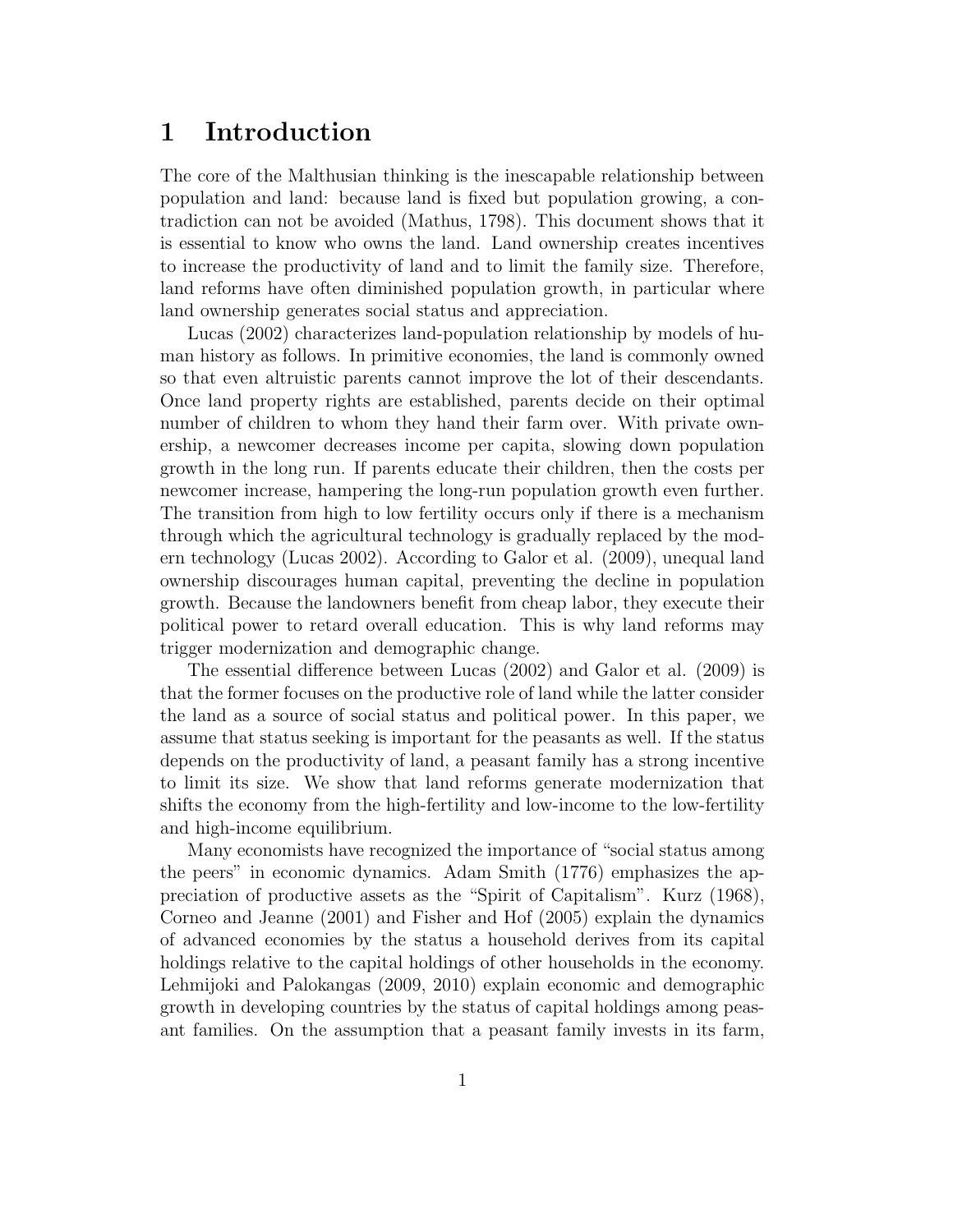deriving status from its productivity relative to that of other peasant families, Lehmijoki and Palokangas (2013) show that a land reform decreases fertility. They however make two restrictive assumptions: (i) peasant families can hire or rent land in a competitive market; and  $(ii)$  there are no compensations paid to landowners for the transfer of the ownership of land. In this document, we assume that  $(i)$  there is sharecropping, with no market for renting land, and  $(ii)$  a land reform involves compensations to the landowner.

In most agricultural economies, the landowner rents a farm by taking a share of the crop as a return. Since Stiglitz (1974) and Newbery (1977), economists have explained this behavior by optimal risk-sharing contracts. In this document, we assume that landowners impose sharecropping independently, tenant farmers hide some of their crop and landowners monitor this activity. Consequently, sharecropping is constant in equilibrium.

In the advent of a land reform, sharecropping deceases but the peasant family pays compensations to its former landlord. With full compensations, the initial income of the peasant family does not increase, but the family can still improve its well-being by transferring resources from child rearing to investments in land. This decreases fertility in the short and long run. With partial compensations, the income of the peasant family increases. This tends to promote fertility. However, strong enough status seeking outweighs this, decreasing fertility immediately after the land reform.

This document is organized as follows: Section 2 considers the behavior of the peasant family. Section 3 examines the dynamics of the economy. Sections 4 and 5 consider the long-run and short-run effects of land reforms, illustrating the transition from high fertility and low income to low fertility and high income. Section 7 provides supporting evidence from Europe. Section 8 summarizes the results.

#### **2 The peasant family**

We examine an economy where all goods are aggregated into one good the price of which is normalized at unity. There two agents: the representative peasant family that produces the good from land and labor, derives utility from its consumption, children and status relative to the other peasant families, and invests in agricultural technology to improve the productivity of the land it cultivates; and the representative landowner that consumes all of its income it collects from the peasant family. This section focuses on the behavior of the peasant family.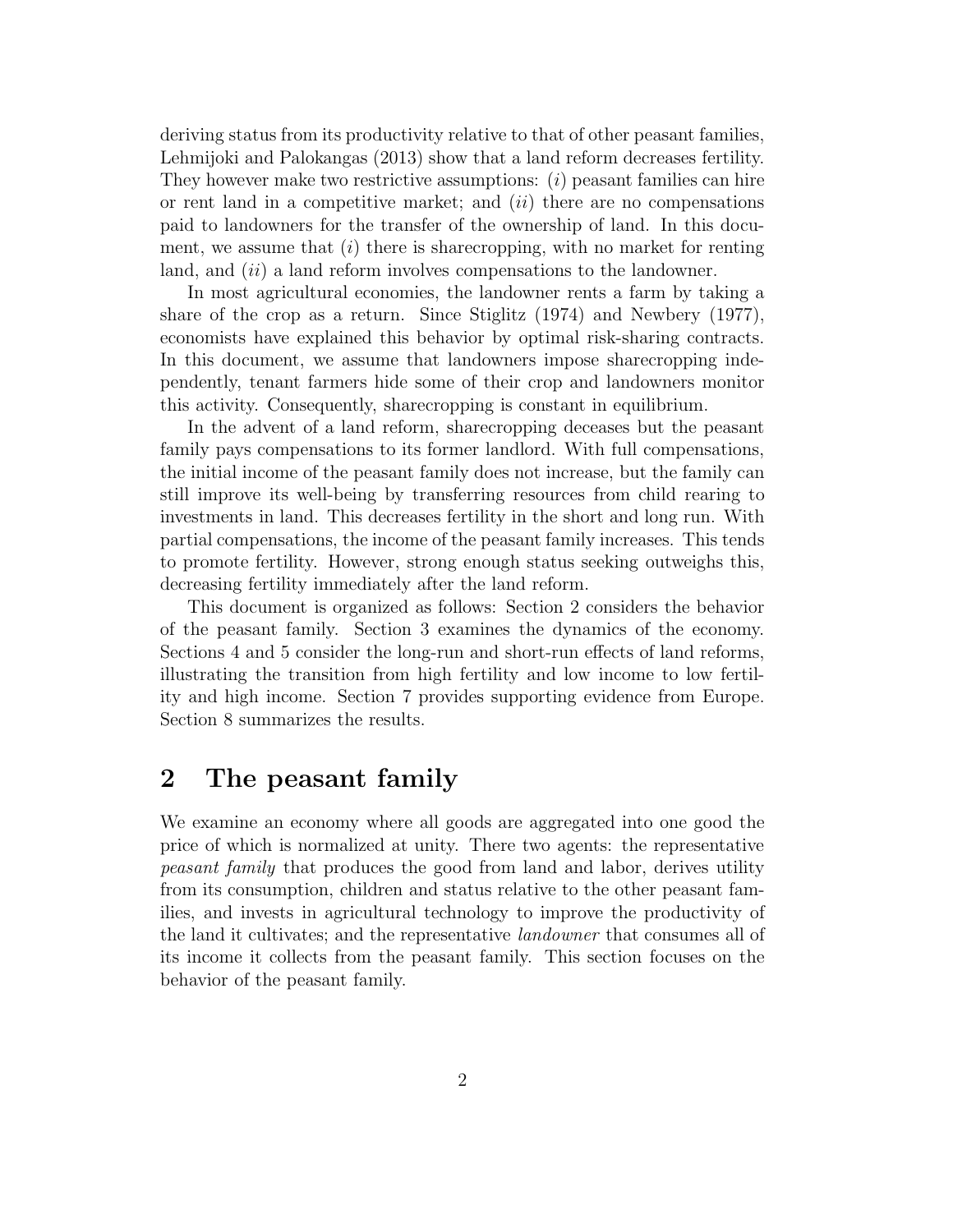#### **2.1 Fertility, production and saving**

The peasant family has  $L(t)$  members at time t. Its (net) fertility rate n is

$$
n \doteq \frac{\dot{L}}{L} \doteq \frac{1}{L} \frac{dL}{dt},\tag{1}
$$

where  $($ ) is the time derivative. The family improves the productivity of land,  $A$ , by its investment  $I$ :

$$
\dot{A} \doteq \frac{dA}{dt} = I. \tag{2}
$$

Normalizing the area of land at unity, the input of efficient land equals A.

The number of family members employed in child rearing,  $qnL$ , is in fixed proportion q to total fertility  $nL$  at any time. The rest of the family,

$$
N \doteq L - qnL = (1 - qn)L,\t\t(3)
$$

works in the family farm. The composite product  $Y$  is made from labor input N and efficient land A according to neoclassical technology

$$
Y = F(N, A), \quad F_N \doteq \frac{\partial F}{\partial N} > 0, \quad F_A \doteq \frac{\partial F}{\partial A} > 0, \quad F_{NN} \doteq \frac{\partial^2 F}{\partial N^2} < 0,
$$
  

$$
F_{AA} \doteq \frac{\partial F}{\partial A^2} < 0, \quad F_{NA} \doteq \frac{\partial^2 F}{\partial N \partial A} > 0, \quad F \text{ linearly homogeneous.} \tag{4}
$$

The landowner rents a farm out to the peasant family taking a share of the crop as a return. The peasant family hides some of its crop with costs and the landowner attempts to monitor this with costs. The interaction of these two agents implies that the peasant family earns (net of hiding costs) the following proportion of its crop  $Y$  (cf. Appendix A):

$$
\gamma = \begin{cases} 1 & \text{as an independent farmer,} \\ \varpi \in (0,1) & \text{as a tenant farmer.} \end{cases}
$$
 (5)

Given  $(5)$ , a land reform can be characterized by  $(i)$  an increase of the peasant family's crop share  $\gamma$  from  $\varpi$  to one and the associated compensations to the former landowner. Because the peasant family is liquidity constrained and has no access to the capital market, its compensations are distributed over a very long time. Thus, it pays a given sum  $\tau$  to the landowner at each moment of time over a long period. For mathematical reasons, we assume that the length of that period is infinite.

For the family, investment I is equal to income  $\gamma Y$  minus consumption C minus compensations to the landowner,  $\tau$ . Before the land reform,  $\tau = 0$ .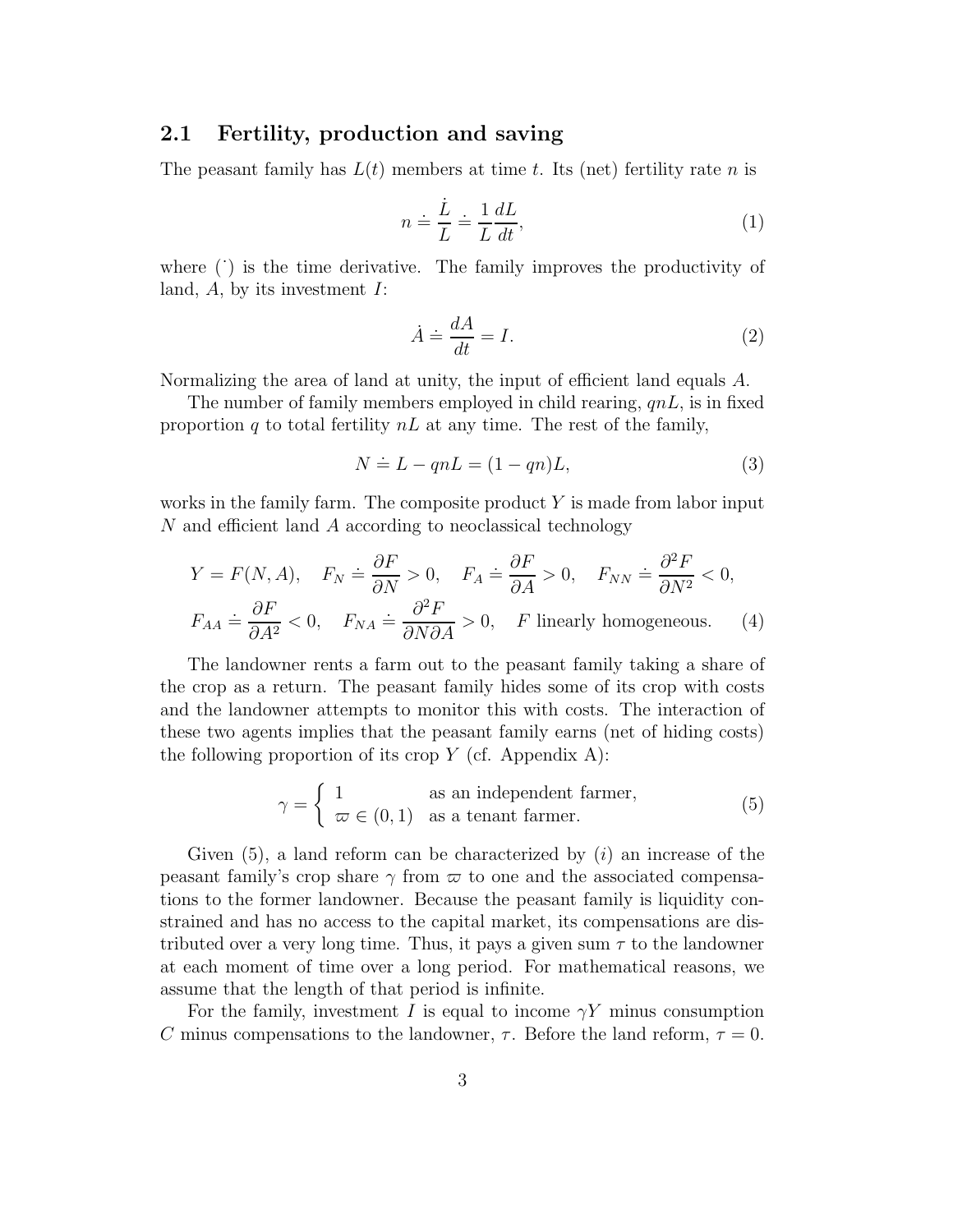Denoting consumption per capita by  $c = C/L$  and the productivity of land Denoting consumption per capita by  $c = C/L$  and the productivity of fand<br>per capita by  $a = A/L$ , and noting (2), (3) and (4), the budget constraint of the peasant family becomes

$$
\dot{A} = I = \gamma Y - C - \tau = \gamma F(N, A) - C - \tau = [\gamma F(1 - qn, a) - c]L - \tau.
$$
 (6)

Noting (1) and (6), we obtain the per capita budget constraint

$$
\dot{a} = \frac{\dot{A}}{L} - \frac{\dot{L}}{L}\frac{A}{L} = \frac{\dot{A}}{L} - na = \gamma F(1 - qn, a) - c - na - \frac{\tau}{L}.
$$
 (7)

#### **2.2 Utility**

Following Razin and Ben-Zion (1975) and Becker (1991), the family derives temporary utility from the (logarithm of) per capita consumption and the proportion of new people in population,  $n (=$  the fertility rate). Because the peasant family saves only by investing in the productivity of land, the propeasant rainity saves only by investing in the productivity of land, the pro-<br>ductivity of land per capita,  $a \doteq A/L$  is a proper measure of its wealth. Each family has the higher status, the more productive land it has per capita (i.e. ramify has the higher status, the more productive land it has per capita (i.e.<br>the higher  $a \doteq A/L$ ) relative to productive land per capita in the economy <u>a</u>. Thus, we augment the temporary utility by an increasing function  $v(a - \underline{a})$ of the difference  $a - \underline{a}$ <sup>1</sup>. The temporary utility is therefore given by

$$
u(t) = \log c + \theta \log n(t) + \varepsilon v (a(t) - \underline{a}(t)), \ \theta > 0, \ \ v' > 0, \ \ v'(0) = 1,\tag{8}
$$

where  $\theta > 0$  and  $\varepsilon > 0$  are the constant weights for children and status. The bigger  $\varepsilon$ , the stronger status seeking amongst the peasant families. The bigger  $\theta$ , the more children the families should like to have.

Let the constant  $\rho$  be a family's rate of time preference. Noting (1) and  $(8)$ , the representative peasant family's expected utility at time  $t = 0$  is then

$$
U = \int_0^\infty u(t)e^{-\rho t}dt = \int_0^\infty \left[\log c + \theta \log n + \varepsilon v(a - \underline{a})\right]e^{-\rho t}dt,
$$
  
\n
$$
v' > 0, \quad v'' < 0, \quad v'(0) = 1, \quad \rho > 0, \quad \theta > 0.
$$
\n(9)

#### **2.3 The maximization of utility**

The peasant family maximizes its utility  $(9)$  by choosing its fertility n and consumption per capita,  $c$ , subject to its per capita budget constraint  $(7)$ 

<sup>&</sup>lt;sup>1</sup>This specification is chosen for simplicity. If the measure v were a linearly homogeneous function of  $a$  and  $\underline{a}$ , we would obtain the same results with some complication.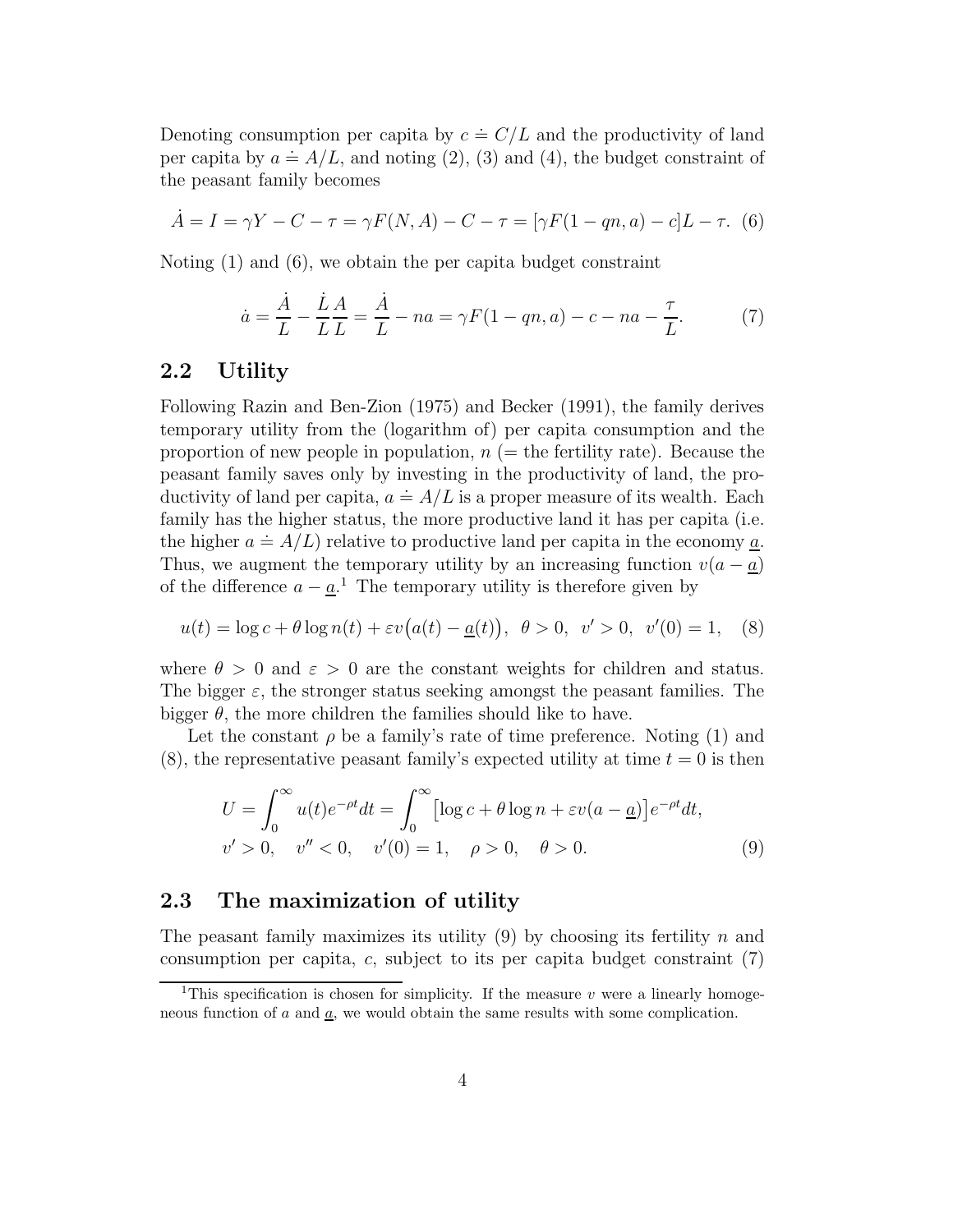and population growth (1), given the compensations to the landowner,  $\tau$ . The Hamiltonian of this maximization is

$$
H = \log c + \theta \log n + \epsilon v(a - \underline{a}) + \lambda [\gamma F(1 - qn, a) - c - na - \tau/L] + \zeta nL,
$$
\n(10)

where the co-state variables  $\lambda$  and  $\zeta$  evolve according to

$$
\dot{\lambda} = \rho \lambda - \frac{\partial H}{\partial a} = \left[\rho + n - \gamma F_A (1 - qn, a)\right] \lambda - \varepsilon v'(a - \underline{a}), \quad \lim_{t \to \infty} \lambda a e^{-\rho t} = 0,
$$
\n(11)

$$
\dot{\zeta} = \rho \zeta - \frac{\partial H}{\partial L} = (\rho - n)\zeta - \frac{\tau \lambda}{L^2}, \quad \lim_{t \to \infty} \zeta L e^{-\rho t} = 0.
$$
\n(12)

The maximization of the Hamiltonian (10) by the control variables  $(c, n)$ for a given  $\lambda$  yields the first-order conditions

$$
\frac{\partial H}{\partial c} = \frac{1}{c} - \lambda = 0, \quad \frac{\partial H}{\partial n} = \frac{\theta}{n} - [\gamma q F_N (1 - q n, a) + a] \lambda = 0. \tag{13}
$$

Given these two equations and (9), we can replace  $\lambda$  by n as the co-state variable and define per capita consumption  $c$  as a function of efficient land per family member,  $a$ , and the fertility rate  $n$  as follows:

$$
c = 1/\lambda = z(a, n, \gamma)/\theta > 0, \ z(a, n, \gamma) = [\gamma q F_N(1 - qn, a) + a]n > 0,
$$
  
\n
$$
z_a = \frac{\partial z}{\partial a} = (\gamma q F_{NA} + 1)n > n > 0, \ z_n = \frac{\partial z}{\partial n} = \underbrace{\gamma q F_N}_{+} + a - \gamma q^2 n F_{NN} > 0,
$$
  
\n
$$
z_\gamma = \frac{\partial z}{\partial \gamma} = q n F_N(1 - qn, a) > 0, \ z = z_\gamma \gamma + a n > z_\gamma \gamma.
$$
 (14)

In the analysis of this document, status seeking plays a crucial role. For that reason, we assume that status seeking [as characterized by the parameter  $\varepsilon$  in (8)] is strong enough relative to the desire for having children [as characterized by the parameter  $\theta$  in (8)] to satisfy

$$
\frac{\varepsilon}{\theta} > \left\{ \frac{z_a}{z} \left[ \frac{F}{z_\gamma} - \frac{1}{\theta} - \frac{F_A}{z_\gamma} \right], \frac{1}{2} \left[ \frac{1}{z} \left( \rho - \frac{z_a}{\theta} \right) - \gamma \frac{F_{AA}}{z_a} \right], \frac{1}{n} \frac{z_a}{z_n}, -\gamma \frac{F_{AA}}{z_a} \right\}. (15)
$$

These critical values for  $\frac{\varepsilon}{\theta}$  dictate the dynamics of the economy. Appendices C and D provide the details.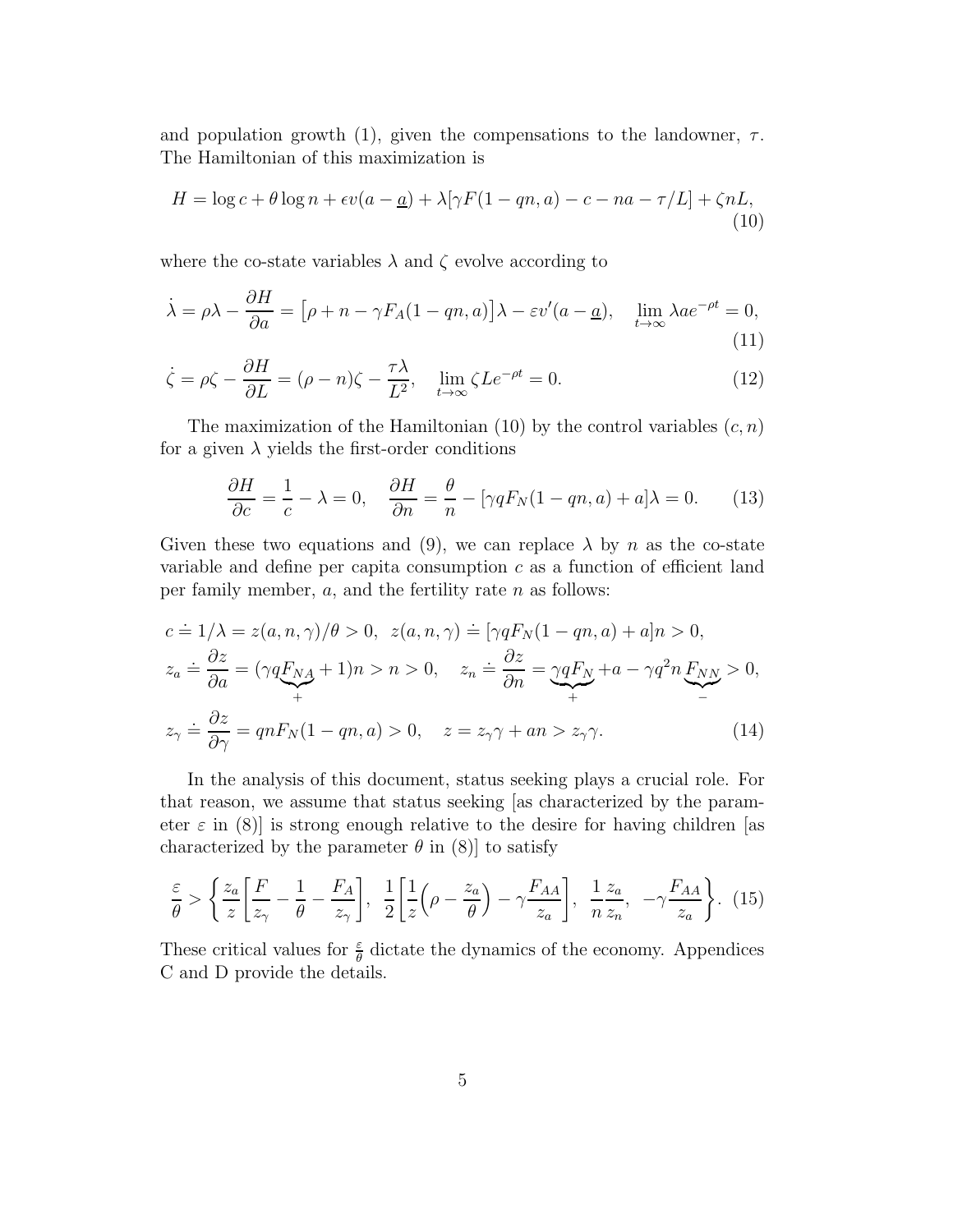# **3 The dynamics of the economy**

The dynamics of the system (7) and (11) can be analyzed without the equation  $(12)$  (cf. Appendix B). From  $(7)$  and  $(14)$  it follows that

$$
F(1 - qn, a)\big|_{\dot{a}=0} = (c + an + \tau/L)/\gamma > c/\gamma = z/(\theta \gamma) > z_{\gamma}/\theta. \tag{16}
$$

Given  $(14)$  and  $(16)$ , the per capita investment  $(7)$  has the properties:

$$
\frac{\partial \dot{a}}{\partial n} = -\gamma q F_N (1 - qn, a) - a - \frac{\partial c}{\partial n} = -\frac{z}{n} - \frac{z_n}{\theta} < 0,\tag{17}
$$

$$
\frac{\partial \dot{a}}{\partial a} = \gamma F_A (1 - qn, a) - n - \frac{\partial c}{\partial a} = \gamma F_A (1 - qn, a) - n - \frac{z_a}{\theta},\tag{18}
$$

$$
\frac{\partial \dot{a}}{\partial \gamma} = F(1 - qn, a) - \frac{\partial c}{\partial \gamma} = F(1 - qn, a) - \frac{z_{\gamma}}{\theta} > 0, \quad \frac{\partial \dot{a}}{\partial \tau} = -\frac{1}{L} < 0. \quad (19)
$$

Because all peasant families and all landowners are identical, efficient land per family member is uniform in the economy,  $\underline{a} = a$ , in equilibrium. Given  $a = a$ , (9) and (14), we can transform the differential equation (11) into

$$
\rho + n - \gamma F_A (1 - qn, a) - \frac{\varepsilon}{\theta} z(a, n, \gamma) = \rho + n - \gamma F_A (1 - qn, a) - \frac{\varepsilon}{\lambda}
$$
  
=  $\rho + n - \gamma F_A (1 - qn, a) - v'(0) \frac{\varepsilon}{\lambda} = \frac{\lambda}{\lambda} = \frac{d \log \lambda}{dt} = -\frac{d}{dt} \log z(a, n)$   
=  $-\frac{z_a}{z} \dot{a} - \frac{z_n}{z} \dot{n}.$  (20)

Rearranging terms in  $(20)$ , and noting  $(14)$  and  $(17)-(19)$ , we obtain

$$
\dot{n} = \frac{z}{z_n} \bigg[ \gamma F_A(1 - qn, a) + \frac{\varepsilon}{\theta} z(a, n, \gamma) - n - \rho \bigg] - \frac{z_a}{z_n} \dot{a} \tag{21}
$$

with the following partial derivatives (cf. Appendix C):

$$
\frac{\partial \dot{n}}{\partial a}\Big|_{\dot{a}=\dot{n}=0} = \frac{z}{z_n} \Big(\gamma F_{AA} + \frac{\varepsilon}{\theta} z_a\Big) - \frac{z_a}{z_n} \frac{\partial \dot{a}}{\partial a} > 0, \quad \frac{\partial \dot{n}}{\partial n}\Big|_{\dot{a}=\dot{n}=0} = z_{\theta}^{\varepsilon} + \frac{z_a}{\theta} > 0, \quad (22)
$$
\n
$$
\frac{\partial \dot{n}}{\partial \gamma}\Big|_{\dot{a}=\dot{n}=0} = \frac{z}{z_n} \Big(F_A + \frac{\varepsilon}{\theta} z_\gamma\Big) - \frac{z_a}{z_n} \frac{\partial \dot{a}}{\partial \gamma} > 0, \quad \frac{\partial \dot{n}}{\partial \tau} = -\frac{z_a}{z_n} \frac{\partial \dot{a}}{\partial \tau} = \frac{z_a}{z_n} \frac{1}{L} > 0,
$$
\n
$$
\frac{\partial \dot{n}}{\partial \gamma} + \frac{\partial \dot{n}}{\partial \tau} \frac{d\tau}{d \gamma}\Big|_{\dot{a}=0} = \frac{z}{z_n} \Big(F_A + \frac{\varepsilon}{\theta} z_\gamma\Big) - \frac{z_a}{z_n} \Big(\frac{\partial \dot{a}}{\partial \gamma} + \frac{\partial \dot{a}}{\partial \tau} \frac{d\tau}{d \gamma}\Big|_{\dot{a}=0} \Big). \tag{23}
$$

The system  $(7)$  and  $(21)$  of per capita efficient land, a, and fertility n can be linearized in the neighborhood of the steady state  $\dot{a} = \dot{n} = 0$ :

$$
\begin{pmatrix}\n\frac{\partial \dot{a}}{\partial n} & \frac{\partial \dot{a}}{\partial n} \\
\frac{\partial \dot{a}}{\partial n} & \frac{\partial \dot{a}}{\partial n}\n\end{pmatrix}\n\begin{pmatrix}\nda \\
dn\n\end{pmatrix} +\n\begin{pmatrix}\n\frac{\partial \dot{a}}{\partial \gamma} & \frac{\partial \dot{a}}{\partial \tau} \\
\frac{\partial \dot{a}}{\partial \gamma} & \frac{\partial \dot{a}}{\partial \tau}\n\end{pmatrix}\n\begin{pmatrix}\nd\gamma \\
d\tau\n\end{pmatrix} = 0.
$$
\n(24)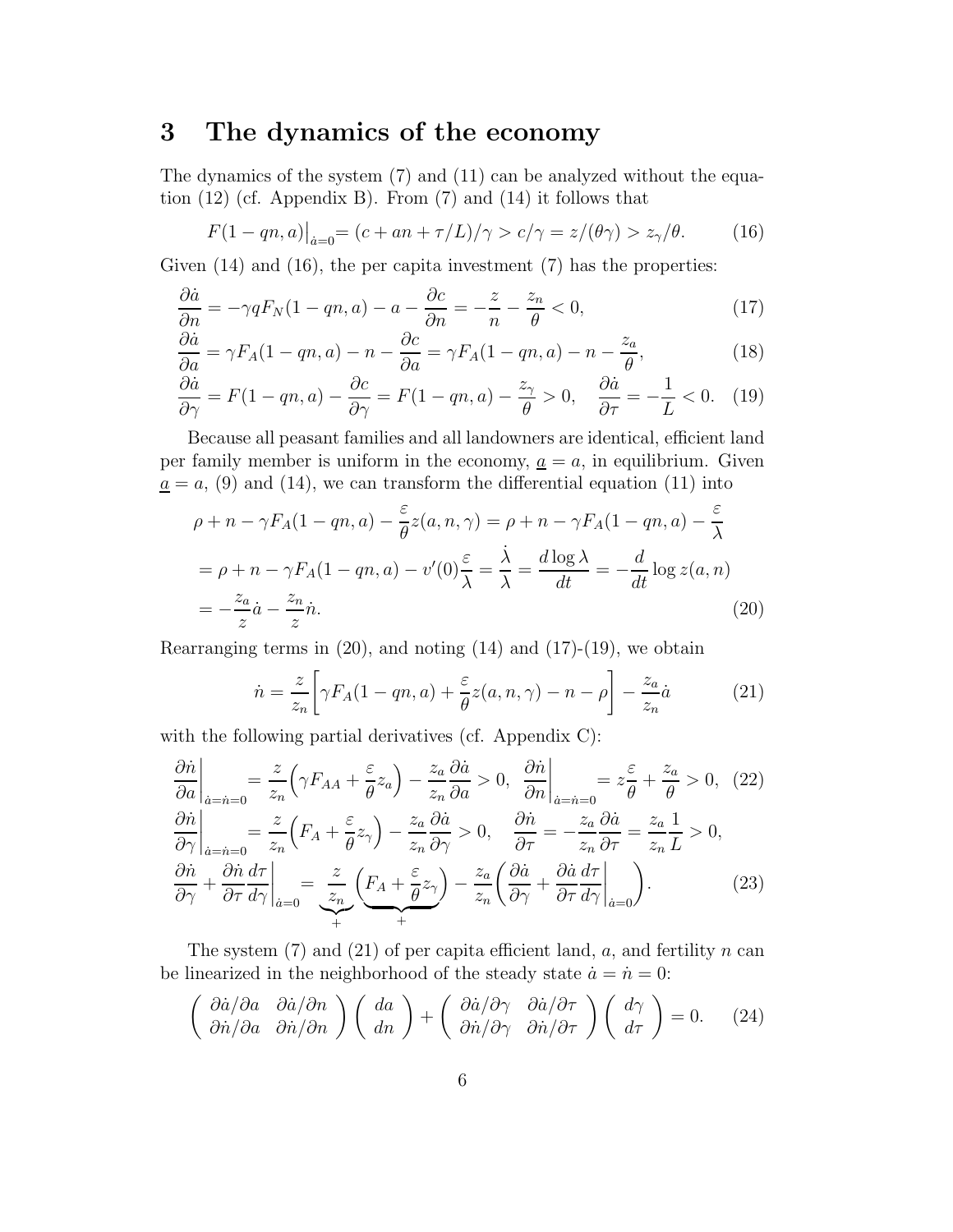If the Jacobian of this system is negative,

$$
\mathcal{J} \doteq \frac{\partial \dot{a}}{\partial a} \frac{\partial \dot{n}}{\partial n} - \frac{\partial \dot{a}}{\partial n} \frac{\partial \dot{n}}{\partial a} < 0,\tag{25}
$$

then the system has a *saddle point*: there is only one initial value of the jump variable n that leads to the steady state. We assume this to be the case. Noting (17) and (22), the condition (25) indicates that

$$
\frac{\partial \dot{a}}{\partial a} \frac{\partial \dot{n}}{\partial n} < \frac{\partial \dot{a}}{\partial n} \frac{\partial \dot{n}}{\partial a} \quad \text{and} \quad \frac{\partial \dot{a}}{\partial a} < \underbrace{\frac{\partial \dot{a}}{\partial n}}_{-} \frac{\partial \dot{n}}{\partial a} / \underbrace{\frac{\partial \dot{n}}{\partial n}}_{+} < 0. \tag{26}
$$

### **4 Long-run effects of a land reform**

In a land reform, the peasant family's share  $\gamma$  increases from  $\varpi \in (0,1)$  to 1. We consider first the effect of  $\gamma$  on the assumption that  $\gamma$  is a continuous variable in the limit  $[\varpi, 1]$ . Later on, we generalize the results for the discrete choice  $\gamma \in \{\varpi, 1\}.$ 

We call a land reform *fully-compensated*, if the peasant family pays such compensations  $d\tau > 0$  to its former landowner that its wealth a is kept constant  $|cf. (7)|$ :

$$
\frac{\partial \dot{a}}{\partial \gamma} + \frac{\partial \dot{a}}{\partial \tau} \frac{d\tau}{d\gamma} \bigg|_{\dot{a}=0} = 0
$$
 for a fully-compensated reform. (27)

Noting (4), (14), (15), (17), (22), (23), (25) and (26), the steady state values a<sup>∗</sup> and n<sup>∗</sup> are functions of preferences concerning status relative to children,  $\varepsilon/\theta$ , and the peasant family share of output,  $\gamma$ , and the family's compensations  $\tau$  with the following properties (cf. Appendix D):

$$
\frac{\partial a^*}{\partial \gamma} + \frac{\partial a^*}{\partial \tau} \frac{\partial \tau}{\partial \gamma}\Big|_{\dot{a}=0} > 0, \quad \frac{\partial n^*}{\partial \gamma} + \frac{\partial n^*}{\partial \tau} \frac{\partial \tau}{\partial \gamma}\Big|_{\dot{a}=0} < 0,
$$
  

$$
\frac{\partial a^*}{\partial \tau} = \frac{1}{\mathcal{J}} \frac{z}{L} \left(\frac{\varepsilon}{\theta} - \frac{z_a}{nz_n}\right) < 0, \quad \frac{\partial n^*}{\partial \tau} = -\frac{1}{L} \frac{z}{\mathcal{J}} \frac{z_a}{z_n} \left(\gamma \frac{F_{AA}}{z_a} + \frac{\varepsilon}{\theta}\right) > 0.
$$
(28)

The two first inequalities in  $(28)$  can be rephrased as follows:<sup>2</sup>

**Proposition 1** A fully-compensated land reform increases per capita efficient land  $a^*$ , but decreases the fertility rate  $n^*$  in the long run.

A fully-compensated land reform increases the peasant family's crop share  $\gamma$  and the rate of return for investment in land. Consequently, the peasant family transfers its resources from child rearing to investment in land.

<sup>&</sup>lt;sup>2</sup>Because proposition 1 holds for all values  $\gamma \in [\varpi, 1]$ , it holds also for the discrete change in which a tenant farmer with  $\gamma = \overline{\omega} < 1$  becomes an independent farmer  $\gamma = 1$ .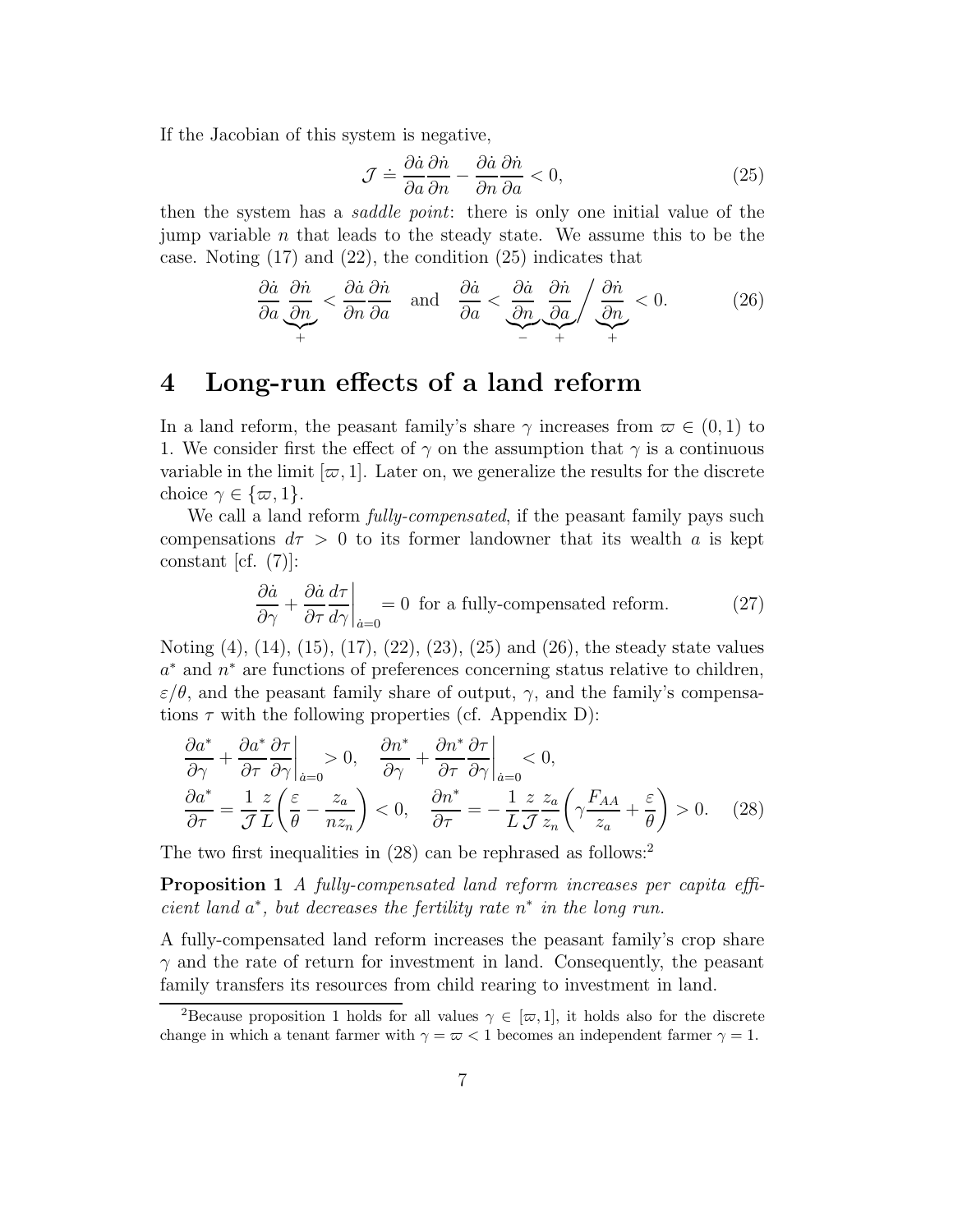# **5 Short-run effects of a land reform**

Consider the short-run evolution of the economy. Given  $(19)$ ,  $(22)$  and  $(25)$ , both singular curves  $(\dot{a} = 0)$  and  $(\dot{n} = 0)$  are decreasing, but  $(\dot{a} = 0)$  falls more steeply: in the  $(a, n)$  space:

$$
\frac{\partial n}{\partial a}\bigg|_{\dot{a}=0} = -\frac{\partial \dot{a}}{\partial a} / \underbrace{\frac{\partial \dot{a}}{\partial n}}_{-} < -\underbrace{\frac{\partial \dot{n}}{\partial a}}_{+} / \underbrace{\frac{\partial \dot{n}}{\partial n}}_{+} = \frac{\partial n}{\partial a}\bigg|_{\dot{n}=0} < 0. \tag{29}
$$

Since  $\partial \dot{a}/\partial n$  < 0 by (17), efficient land per family member, a, increases (decreases) below (above) the singular curve ( $\dot{a} = 0$ ). Since  $\partial \dot{n}/\partial n > 0$  by  $(22)$ , the fertlity rate *n* increases (decreases) above (below) the singular curve  $(n = 0)$ . Hence, the stable saddle path SS is downward sloping (cf. Fig. 1).



Figure 1: The phase diagram: the dynamics of the model.

Noting (19), (22), (23) and (26), we obtain

$$
\frac{dn}{d\gamma}\Big|_{\hat{n}=0} = -\frac{\partial \hat{n}}{\partial \gamma} \Bigg/ \frac{\partial \hat{n}}{\partial n} < 0, \quad \frac{dn}{d\gamma}\Big|_{\hat{n}=0} = -\frac{\partial \hat{a}}{\partial \gamma} \Bigg/ \frac{\partial \hat{a}}{\partial a} > 0,
$$
\n
$$
\frac{dn}{d\tau}\Big|_{\hat{n}=0} = -\frac{\partial \hat{n}}{\partial \tau} \Bigg/ \frac{\partial \hat{n}}{\partial n} < 0, \quad \frac{dn}{d\tau}\Big|_{\hat{n}=0} = -\frac{\partial \hat{a}}{\partial \tau} \Bigg/ \frac{\partial \hat{a}}{\partial a} < 0. \tag{30}
$$

\*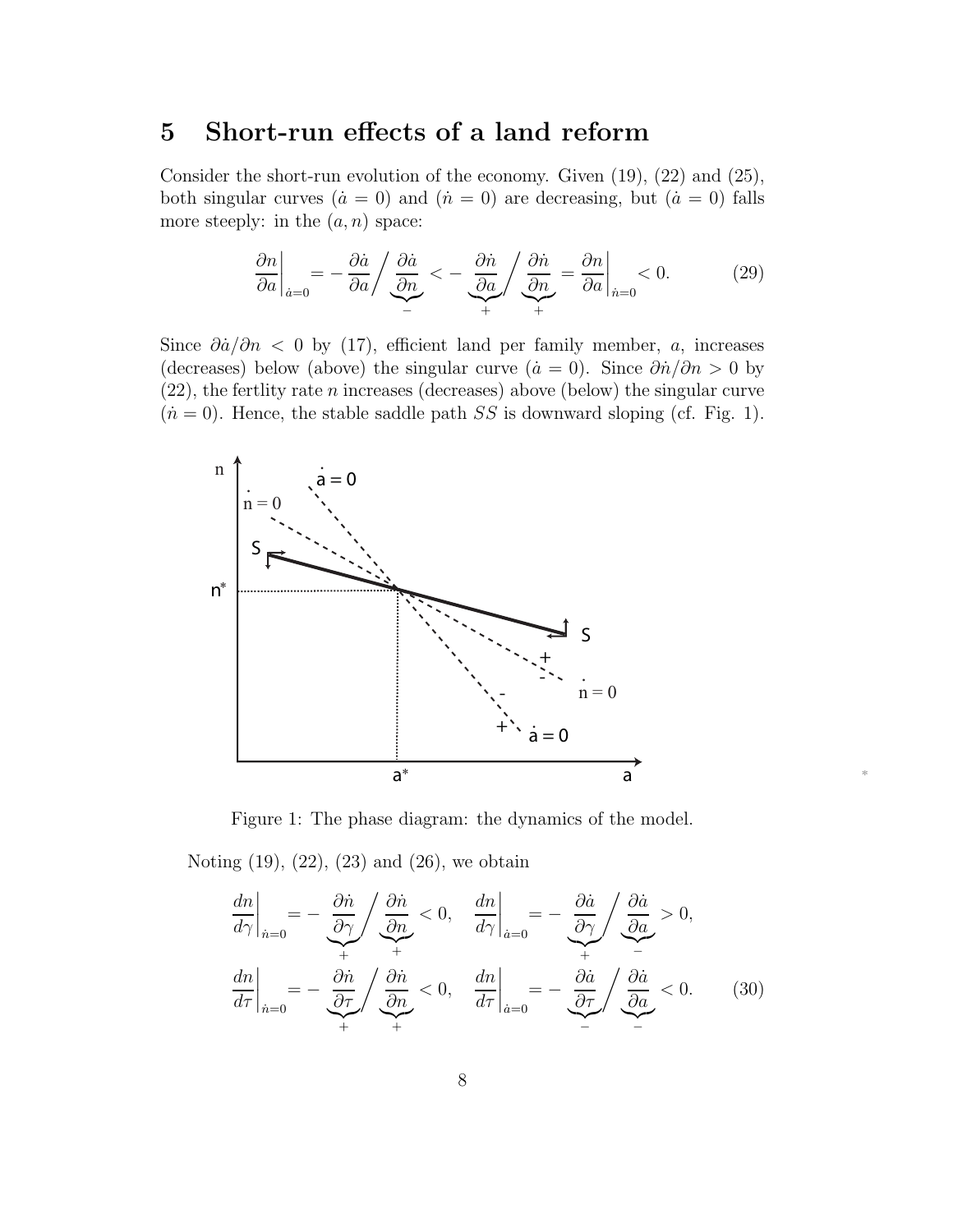Given these inequalities, (22), (23) and (27), we obtain that a fully-compensated land reform shifts curve  $(i = 0)$  downwards, but does not affect curve  $(i = 0)$ :

$$
\left(\frac{dn}{d\gamma} + \frac{dn}{d\tau}\frac{d\tau}{d\gamma}\bigg|_{\dot{a}=0}\right)_{\dot{n}=0} = -\left(\underbrace{\frac{\partial \dot{n}}{\partial \gamma} + \frac{\partial \dot{n}}{d\tau}\frac{d\tau}{d\gamma}}_{+\dot{a}+\dot{a}}\right) / \underbrace{\frac{\partial \dot{n}}{\partial n}}_{+\dot{b}} < 0,
$$
\n
$$
\left(\frac{da}{d\gamma} + \frac{da}{d\tau}\frac{d\tau}{d\gamma}\bigg|_{\dot{a}=0}\right)_{\dot{a}=0} = -\left(\underbrace{\frac{\partial \dot{a}}{\partial \gamma} + \frac{\partial \dot{a}}{d\tau}\frac{d\tau}{d\gamma}\bigg|_{\dot{a}=0}\right) / \underbrace{\frac{\partial \dot{a}}{\partial n}}_{+\dot{b}} = 0.
$$

Assume first that the system is initially in the steady state  $(a_0^*, n_0^*)$ . Once  $\gamma$  increases, the steady state moves to  $(a_1^*, n_1^*)$ . Given proposition 1, the efficient land per family member, a, rises but the fertility rate n falls,  $a_0^* < a_1^*$ and  $n_0^* > n_1^*$ . The fertility rate *n* falls immediately  $n_0^* \to \hat{n}_1$ . After that, the economy moves along the saddle path  $S_1S_1$  to the new steady state  $(a_1^*, n_1^*)$ .<sup>3</sup> The resulting dynamics can be rephrased as follows (cf. Fig. 2).

**Proposition 2** The fully-compensated land reform decreases the fertility rate *n* immediately  $(n_0^* \rightarrow \hat{n}_1)$ .



Figure 2: The development of per capita productivity  $\alpha$  and population growth n after a fully-compensated land reform.

<sup>&</sup>lt;sup>3</sup>Because proposition 2 holds for all values  $\gamma \in [\varpi, 1]$ , it holds also for the discrete change in which a tenant farmer with  $\gamma = \varpi < 1$  becomes an independent farmer  $\gamma = 1$ .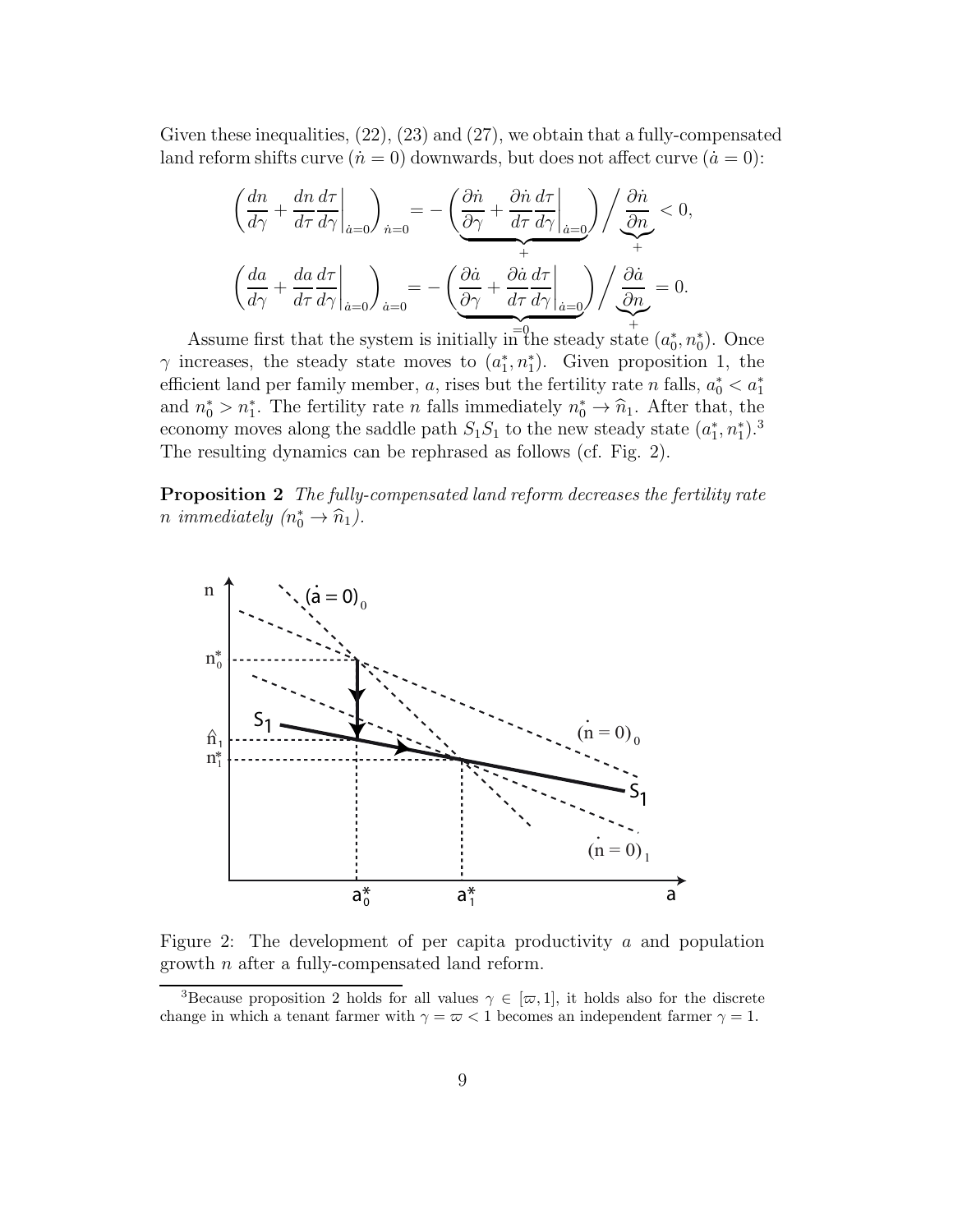With a fully-compensated land reform, the substitution effect determines the patterns of development: the family raises its status by transferring resources from child rearing to investment in efficient land a and fertility decreases.

#### **6 Partial compensations**

The two preceding sections focused on the substitution effect of a land reform on the assumption that the reform is fully-compensated. In that case, a land reform leads to the equilibrium  $(a_1^*, n_1^*)$  (cf. Fig. 2). To examine the effect of partial compensations, we take the fully-compensated equilibrium  $(a_1^*, n_1^*)$ as a starting point and assume that the compensations to the landowner,  $\tau$ , are decreased. Given (28), this increases long-term effcient land per family member,  $a_1^* \to a_2^*$ , (cf.  $\frac{\partial a^*}{\partial \tau} < 0$ ), and decreases the long-term effcient fertility rate,  $n_1^* \to n_2^*$  (cf.  $\frac{\partial n^*}{\partial \tau} > 0$ ). Given (30), both  $(n = 0)$  and  $(a = 0)$  move upwards (cf.  $\frac{d^n}{dr}\Big|_{n=0} < 0$  and  $\frac{dn}{dr}\Big|_{a=0} < 0$ ). The resulting dynamics is in Fig. 3.



Figure 3: The effects of partial compensations.

We conclude:

**Proposition 3** In the long run, the income effect due to partial compensations (i.e. a decrease of  $\tau$ ) amplifies the increase in the productivity of land  $(a_2^* - a_0^* > a_1^* - a_0^1)$  and the decrease in the fertility rate  $(n_0^* - n_2^* > n_0^* - n_0^1)$ .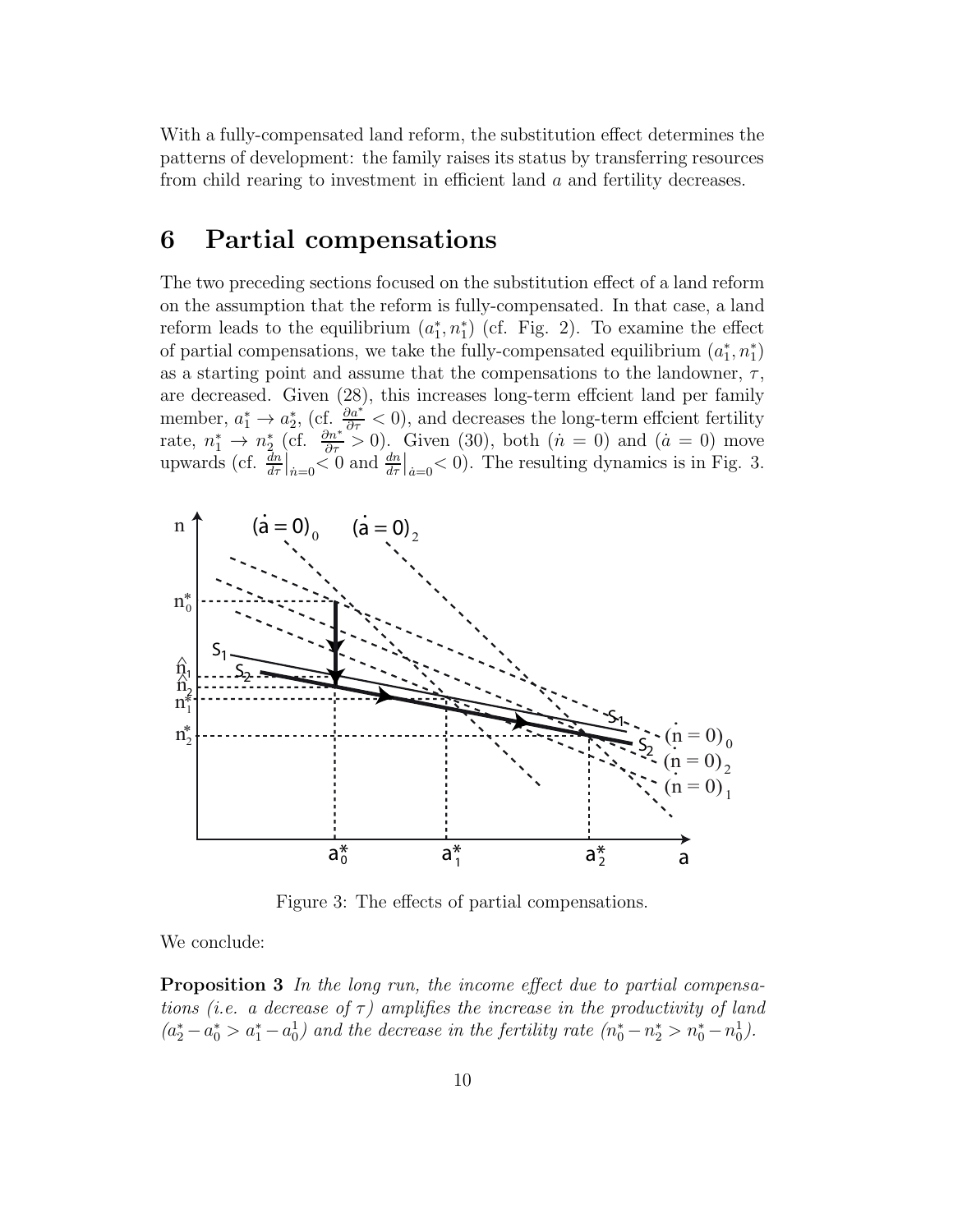Higher initial income due to partial compensations increases fertility because children are normal goods. On the other hand, the peasant family saves and invests in the productivity of land so that the marginal productivity of labor in production increases, attracting labor from child rearing to production (the substitution effect). With strong status seeking [c.f. (15)], the latter dominates and fertility falls in the long run,  $n_2^* < n_1^*$ .

Figure 3 illustrates the short-run response of the economy when the saddle path  $S_2S_2$  for the partial-compensation equilibrium  $(a_2^*, n_2^*)$  is below that  $S_1S_1$  for the full-compensation equilibrium  $(a_1^*, n_1^*)$ , and the short-run fall in fertility is greater with partial than that with full compensations,  $\hat{n}_2 < \hat{n}_1$ . In Appendix E, we show that this case holds true if

$$
\gamma F_{AA} + \frac{z_a^2}{nz_n} > \frac{1}{4} \left( \frac{n + \rho - \gamma F_A}{z} - \frac{z_a}{nz_n} \right)^2 \quad \text{or}
$$
  
\n
$$
\frac{\varepsilon}{\theta} > \frac{1}{2} \left( \frac{n + \rho - \gamma F_A}{z} + \frac{z_a}{nz_n} \right)
$$
  
\n
$$
+ \frac{1}{2} \sqrt{\left( \frac{n + \rho - \gamma F_A}{z} - \frac{z_a}{nz_n} \right)^2 - 4 \left( \gamma F_{AA} + \frac{z_a^2}{nz_n} \right) \frac{1}{z^2} \frac{da}{dt}}.
$$
 (31)

We conclude:

**Proposition 4** With strong enough status seeking  $[i.e.$  with  $(31)$ , the income effect due to partial compensations (i.e. a decrease in  $\tau$ ) makes the immediate fall in fertility more drastic [i.e.  $\widehat{n}_2 < \widehat{n}_1$  in Fig. 3].

#### **7 Supportive evidence**

Next, we provide suggestive evidence on the effects of land reforms in Europe.

One of the greatest puzzles in demographic history is why fertility declined in rich and urbanized England much later than in poor and rural France.<sup>4</sup> Figure 4 illustrates the fertility trends in England, France, and Germany from 1831-1840 to 1936-1945, showing that even though fertility was declining everywhere, its level in 1831-1840 was much lower and its decrease much faster in France.<sup>5</sup> If economic factors were the driving forces of the fertility decline, this should have started first in England. Nevertheless, this was not

<sup>4</sup>In 1820, the GDP per capita in England was 1.4 times larger than that in France, and the advantage of England only increased towards the end of the century (Maddison 1995, 194-196).

<sup>&</sup>lt;sup>5</sup>The cohort fertility rate in Figure 4 gives the total number of births given by women born in the time period indicated in the Figure.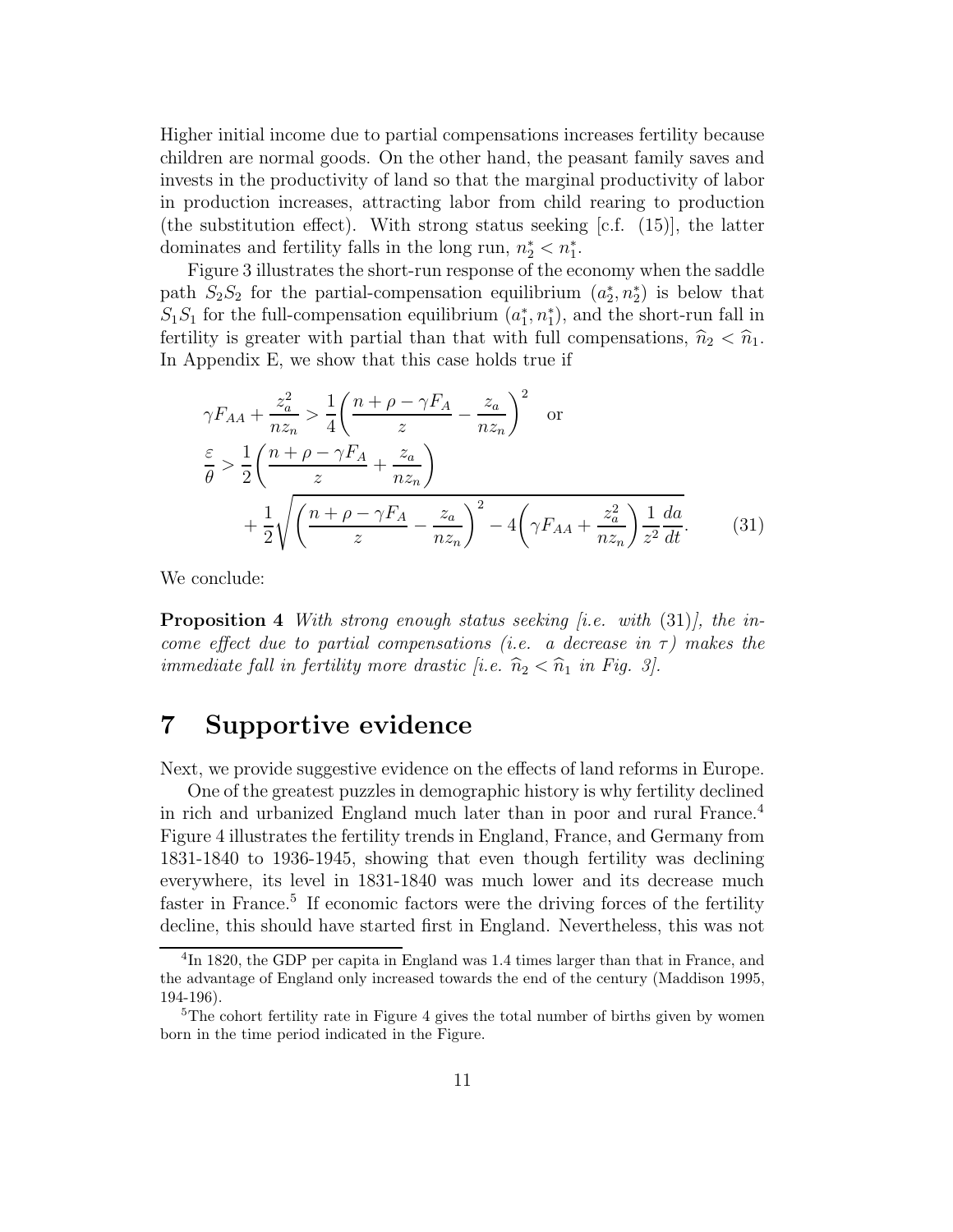

Cohort fertility rate (children per woman)

Figure 4: The decline of fertility in France, England and Germany. Source: Festy (1979, pages 266-67, 262 and 222).

the case. In 1831-1840, the fertility in England was over 40% higher than in France. Furthermore, it took over 30 years for England to reach the 1831- 1840 numbers in France. On the other hand, England was ahead of Germany as one expected (cf. Fig. 4). Why was the fertility rate so low in France?

Figure 5 presents the (marital) fertility in France from 1740 to 1911. It shows that fertility declined sharply at the time of the land reform during the Great Revolution 1789–1799, while no land reform occurred in England or Germany: in 1830, 63% of the population was landowning peasants in France, while in Britain the share of landowners was only 14% (Chesnais 1992, p. 337). Actually, the widespread ownership of land was a unique feature of France (Gummins 2012). For the new rural bourgeoisie class, fertility control was a powerful method for social advance. Thus, the fertility decline in France was likely due to the decline in the child demand among the peasants (Gummins 2012). Furthermore, by associating early wealth and fertility data, Gummings shows that those peasants who had the greatest land property also had the lowest fertility and their fertility decline was the fastest, indicating that status seeking may have played an important role.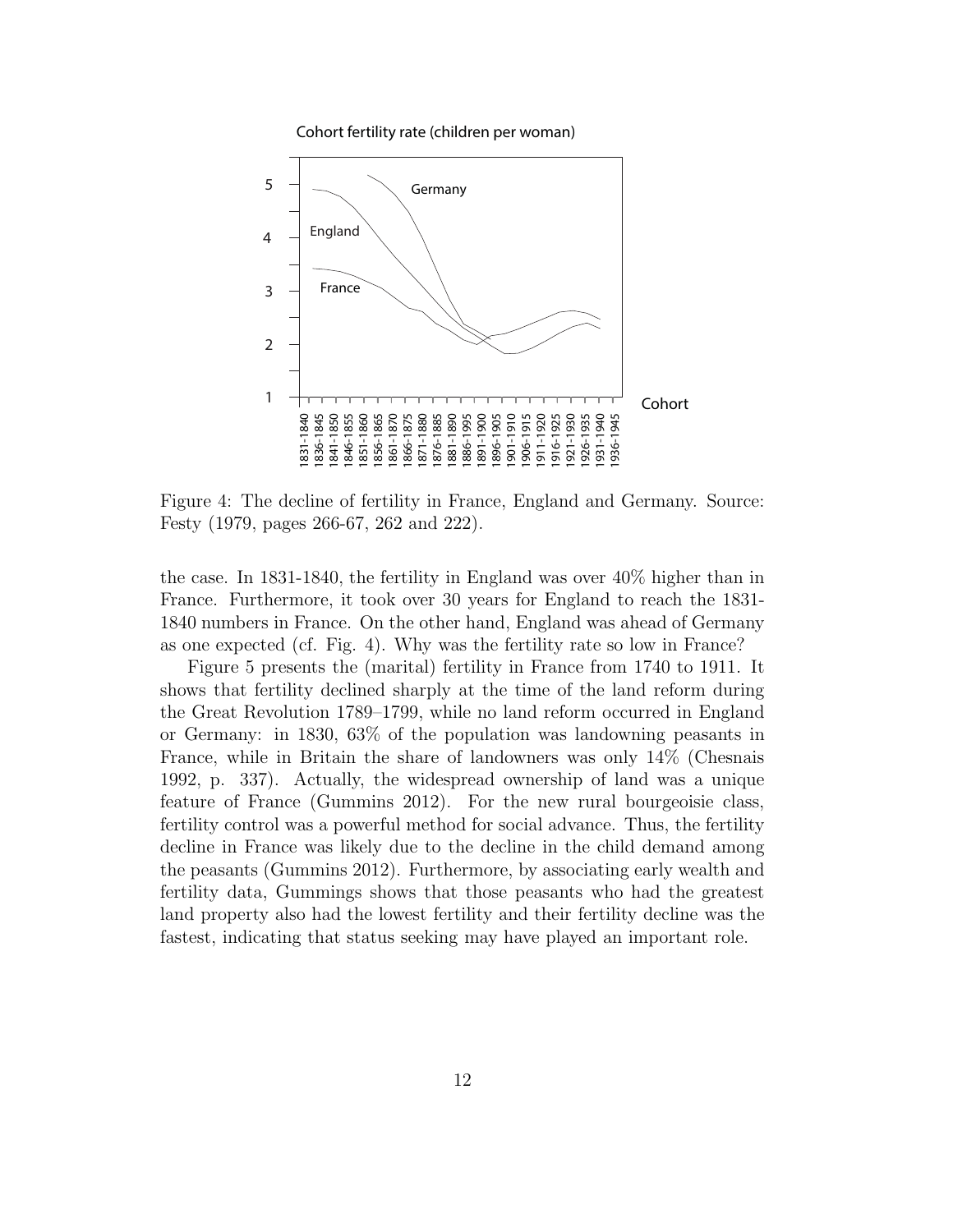Marital fertility rate in France



Figure 5: The marital fertility rate expressed as the share of the maximum fertility rate (1.00) in France. Source: Weir 1994.

#### **8 Conclusions**

This paper examines the effects of land reforms by a family-optimization model with endogenous fertility and status seeking. A land reform generates a higher rate of return to investment for peasant families. The outcome of this depends on preferences. If the role of status is strong enough, then peasants limit their family size and invest in the improvement of land.

Where the land reform is not fully compensated, the peasant families get a transfer of income from the landowners. This increase in income generates investment in the productivity of land. When land becomes more productive, the marginal product of labor in production increases, which encourages the family to transfer labor from child rearing to production. This decreases fertility and increases the productivity of land in the long run even more than in the case of a fully-compensated land reform. Because children are normal goods for the peasant families, the increase in income can raise the demand for children in the short run, partially outweighing the immediate fall in fertility.

The demographic history in Europe provides supportive evidence for this land-reform hypothesis. Fertility declined in rich and urbanized England much later than in poor and rural France due to the land reform in the latter during Great Revolution 1789–1799. The fertility control, which supplied a powerful method for social rise to the new rural bourgeois class, led to an exceptional fertility decline in France. There is evidence that the peasants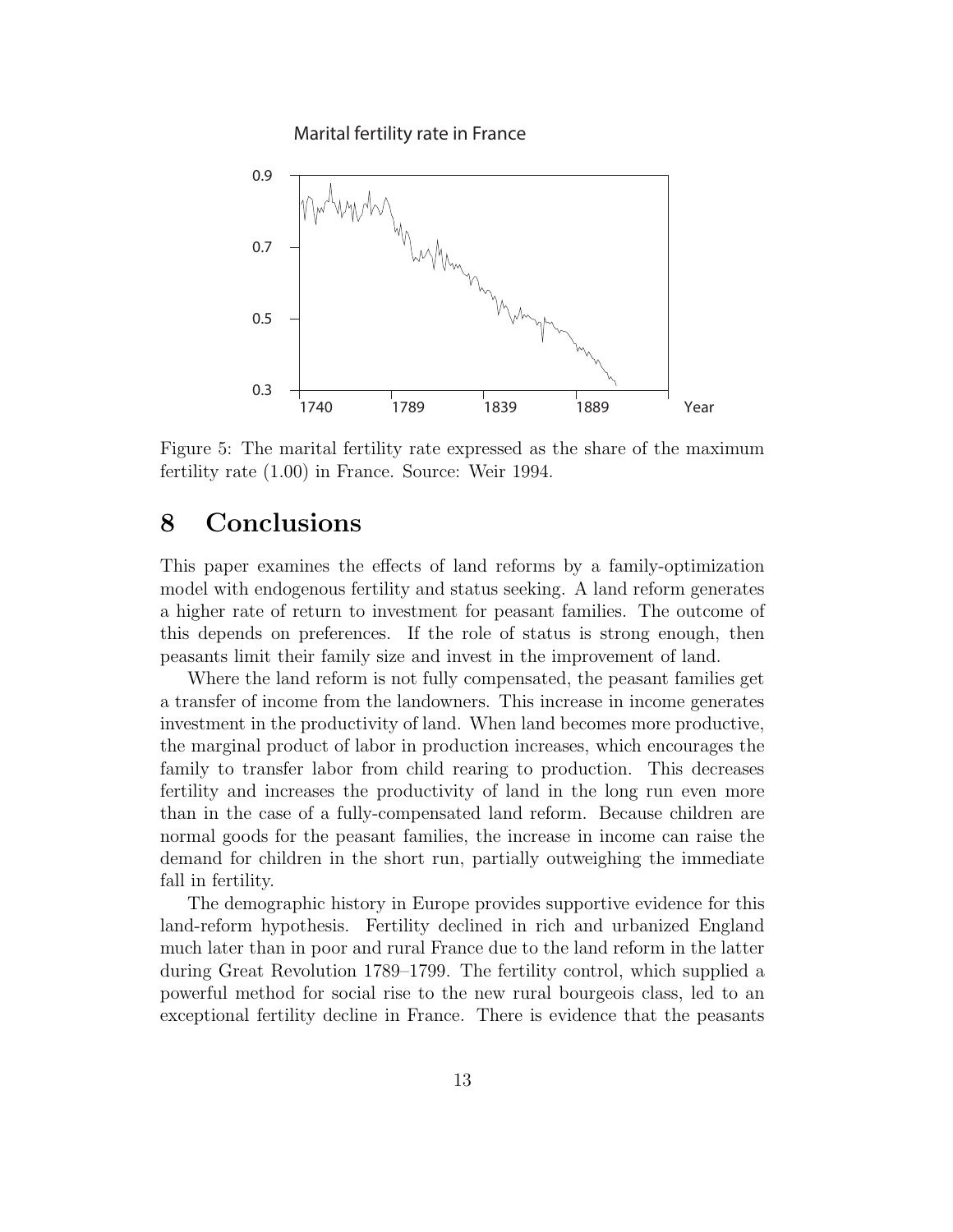with the greatest land property had the lowest fertility indicating they were subject to strong status seeking.

## **Appendix**

#### **A Sharecropping**

We assume that the peasant family is able to hide some of its crop  $Y$  at some cost  $E$ , but the landowner can increase these costs  $E$  by allocating resources M to monitoring and policing. Let  $\xi Y$  be hidden crop and  $(1-\xi)Y$  revealed crop, where  $\xi \in [0,1]$ . We assume that the size of the family does not affect the ability to conceal crop, but that such activity is subject to increasing costs. This means that the cost of hiding crop,  $E$ , is proportional to total costs. This means that the cost of maing crop,  $E$ , is proportional to total crop Y, but increasing with respect to the ratio  $\xi \doteq E/Y$  of hidden to total crop *r*, but increasing with respect to the ratio  $\zeta = E/T$  of inducent to total<br>crop and the ratio  $m \doteq M/Y$  of motoring costs to total crop *Y*. It is obvious that with all profits revealed,  $\xi = 0$ , there is no cost,  $E = 0$ . Given these assumptions, we obtain the cost function

$$
E = b(\xi, m)Y, \quad \frac{\partial b}{\partial \xi} > 0, \quad \frac{\partial b}{\partial m} > 0, \quad b(0, m) = 0,
$$
 (32)

where  $b$  is the ratio of costs to total crop. We assume that the function  $b(\xi,m)$  twice differentiable, for convenience.

The landowner claims the share  $\chi \in [0,1]$  of revealed crop  $(1-\xi)Y$ . Its rents are then equal to

$$
\Upsilon \doteq \chi(1-\xi)Y.\tag{33}
$$

The peasant family earns crop Y minus rents  $(33)$  and hiding costs  $(32)$ :

$$
\Pi \doteq Y - \Upsilon - E = [1 - (1 - \xi)\chi - b(\xi, m)]Y.
$$
 (34)

The peasant family maximizes its income  $(34)$  by its hiding proportion  $\xi$ , given cropsharing  $\chi$  and total crop Y. The first-order condition  $\partial\Pi/\partial\xi=0$ is equivalent to  $\chi = \frac{\partial b}{\partial m}(\xi, m)$ . Differentiating this totally, we obtain the response function of the peasant family as follows:

$$
\xi(\chi, m), \quad \frac{\partial \xi}{\partial \chi} = 1 / \frac{\partial^2 b}{\partial \xi^2}, \quad \frac{\partial \xi}{\partial m} = -\frac{\partial^2 b}{\partial \xi \partial m} / \frac{\partial^2 b}{\partial \xi^2}.
$$
 (35)

The landowner earns rents (33) minus monitoring costs  $M = mY$ . Given the response function (35), this target becomes

$$
\Upsilon \doteq \chi(1-\xi)Y - M = [\chi - \xi(\chi, m)\chi - m]Y. \tag{36}
$$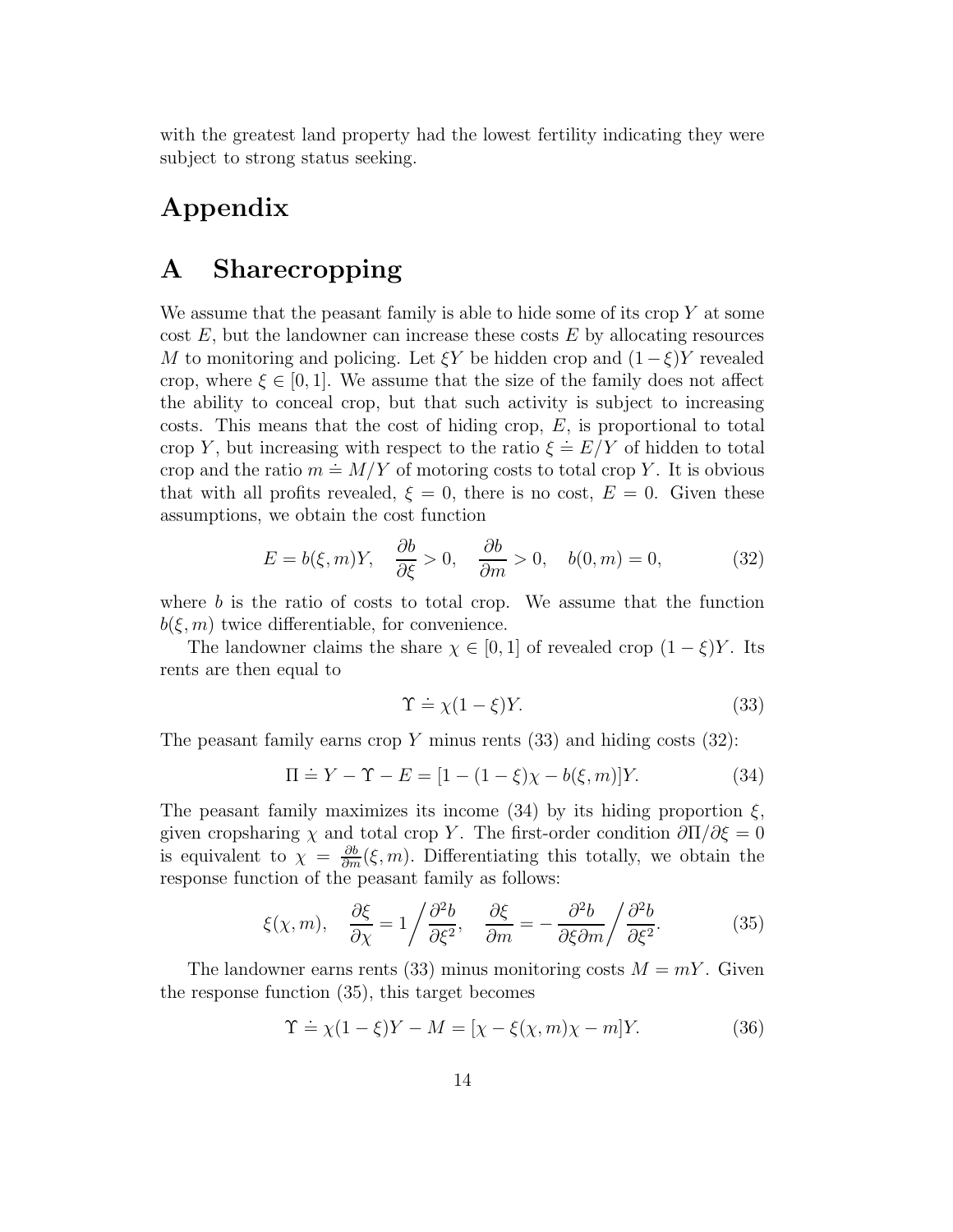The landowner maximizes (36) by cropsharing  $\chi$  and the ratio m, given total crop Y. This implies that both  $\chi$  and m are constants:

$$
(\chi, m) = \arg \max_{\chi, m} \Upsilon = \arg \max_{\chi, m} [\chi - \xi(\chi, m)\chi - m].
$$

Given (34) and (35), The income of the peasant family (net of hiding costs) relative to total crop is then constant

$$
\varpi \doteq \Pi/Y = 1 - (1 - \xi)\chi - b(\xi, m) \in (0, 1).
$$

Because an independent farmer has neither hiding costs  $\xi$  nor the landowner's claims  $\chi$ , it earns total crop [cf. (32) and (34)]

$$
\Pi\big|_{\xi=\chi=0} = [1 - b(0, m)]Y = Y.
$$

### **B The elimination of equation** (12)

Because the proportion of new people in the family is a normal good in the family preferences, the family grows indefinitely  $cf. (1), (4)$  and  $(14)$ :

$$
\dot{L}/L = n = z/(\gamma q F_N + a) = \theta c/(\gamma q F_N + a) > 0, \quad \lim_{t \to \infty} L = \infty.
$$

Consequently, the compensations per family member vanishes,  $\lim_{t\to\infty} \tau/L =$ 0. Assume that the system (7) and (11) converges to the unique steady state  $(a, \lambda, n, c) = (a^*, \lambda^*, n^*, c^*)$  where

$$
\gamma F(1 - qn^*, a^*) = c^* + n^*a^*, \quad \rho + n - \gamma F_A(1 - qn^*, a^*) = \varepsilon v'(a^* - \underline{a})/\lambda^*.
$$

Because in this case, by  $(1)$  and  $(12)$ , one obtains

$$
\frac{d}{dt}\log(\zeta Le^{-\rho t}) = \frac{\dot{\zeta}}{\zeta} + \frac{\dot{L}}{L} - \rho = \rho - n - \frac{\tau \lambda}{L^2 \zeta} + n - \rho = -\frac{\tau \lambda}{L^2 \zeta},
$$
  
\n
$$
\lim_{t \to \infty} \frac{d}{dt}\log(\zeta Le^{-\rho t}) = -\frac{\tau \lambda^*}{L^2 \zeta} < 0, \quad \lim_{t \to \infty} \lambda ae^{-\rho t} = \lim_{t \to \infty} \lambda^* a^* e^{-\rho t} = 0,
$$

the transversality conditions  $\lim_{t\to\infty} \lambda a e^{-\rho t}$  and  $\lim_{t\to\infty} \zeta L e^{-\rho t} = 0$  hold true. Thus, the dynamics of the system (7) and (11) can be analyzed without involving the equation (12).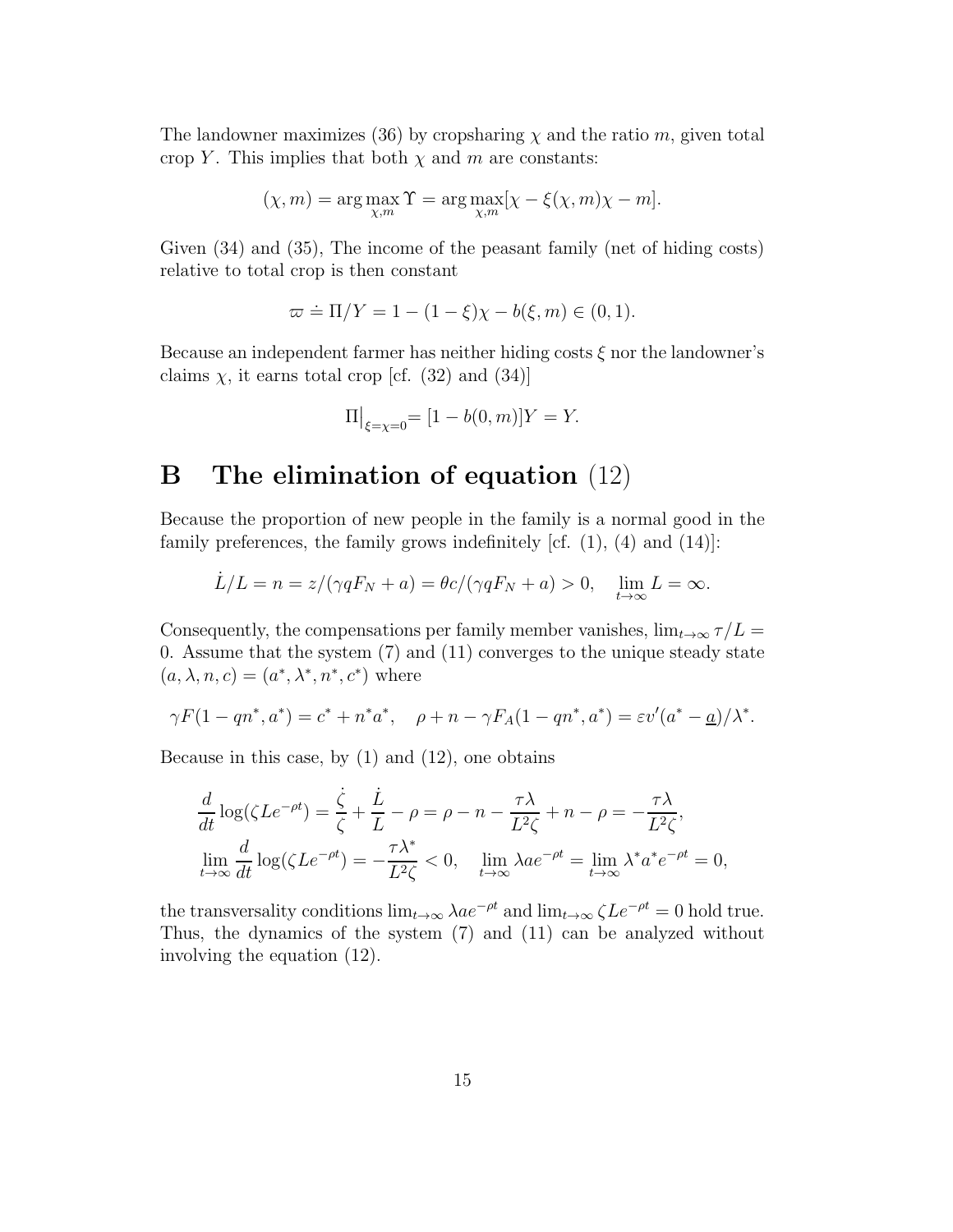# **C Partial derivatives** (22) **and** (23)

Given  $(14)$ ,  $(15)$  and  $(17)-(21)$ , we obtain

$$
\frac{\partial \dot{n}}{\partial a}\Big|_{\substack{a=\dot{n}=0}} = \frac{z}{z_n} \Big(\gamma F_{AA} + \frac{\varepsilon}{\theta} z_a\Big) - \frac{z_a}{z_n} \frac{\partial \dot{a}}{\partial a}
$$
\n
$$
= \frac{z}{z_n} \Big(\gamma F_{AA} + \frac{\varepsilon}{\theta} z_a\Big) - \frac{z_a}{z_n} \Big(\gamma F_A - n - \frac{z_a}{\theta}\Big)
$$
\n
$$
= \frac{z}{z_n} \Big(\gamma F_{AA} + \frac{\varepsilon}{\theta} z_a\Big) - \frac{z_a}{z_n} \Big(\rho - \frac{\varepsilon}{\theta} z - \frac{z_a}{\theta}\Big)
$$
\n
$$
= \frac{z}{z_n} \Big(\gamma F_{AA} + 2\frac{\varepsilon}{\theta} z_a\Big) - \frac{z_a}{z_n} \Big(\rho - \frac{z_a}{\theta}\Big) = \frac{z_a}{z_n} \Big[z \Big(\gamma \frac{F_{AA}}{z_a} + 2\frac{\varepsilon}{\theta}\Big) - \Big(\rho - \frac{z_a}{\theta}\Big)\Big]
$$
\n
$$
= 2z \frac{z_a}{z_n} \Big\{\frac{\varepsilon}{\theta} + \frac{1}{2} \Big[\gamma \frac{F_{AA}}{z_a} - \frac{1}{z} \Big(\rho - \frac{z_a}{\theta}\Big)\Big]\Big\} > 0,
$$
\n
$$
\frac{\partial \dot{n}}{\partial n} \Big|_{\substack{a=\dot{n}=0}} = \frac{z}{z_n} \Big(\frac{\varepsilon}{\theta} z_n - \gamma F_{NA}q - 1\Big) - \frac{z_a}{z_n} \frac{\partial \dot{a}}{\partial n}
$$
\n
$$
= \frac{z}{z_n} \Big(\frac{\varepsilon}{\theta} z_n - \frac{z_a}{n}\Big) + \frac{z_a}{z_n} \Big(\frac{q}{2F_N + a} + \frac{z_a}{\theta}\Big) = \frac{z}{z_n} \frac{\varepsilon}{\theta} z_n + \frac{z_a}{z_n} \frac{z_n}{\theta} = z \frac{\varepsilon}{\theta} + \frac{z_a}{\theta} > 0
$$
\n
$$
\frac{\partial \dot{n}}{\partial \gamma} \Big|_{\substack{a=\dot{n}=0}} = \frac{z}{z_n} \Big(F_A + \frac{\varepsilon}{\theta} z_\gamma\
$$

# **D Partial derivatives** (28)

Noting (4), (14), (15), (27), (17), (19), (22), (23), (24), (25) and (26), we obtain

$$
\frac{\partial a^*}{\partial \gamma} + \frac{\partial a^*}{\partial \tau} \frac{\partial \tau}{\partial \gamma} \Big|_{\dot{a}=0} = -\frac{1}{\mathcal{J}} \left| \begin{array}{c} \frac{\partial \dot{a}}{\partial \gamma} + \frac{\partial \dot{a}}{\partial \tau} \frac{\partial \tau}{\partial \gamma} \Big|_{\dot{a}=0} & \frac{\partial \dot{a}}{\partial n} \\ \frac{\partial \dot{n}}{\partial \gamma} + \frac{\partial \dot{n}}{\partial \tau} \frac{\partial \tau}{\partial \gamma} \Big|_{\dot{a}=0} & \frac{\partial \dot{n}}{\partial n} \end{array} \right|
$$
  
\n
$$
= -\frac{1}{\mathcal{J}} \left| \begin{array}{c} 0 & \frac{\partial \dot{a}}{\partial \gamma} \\ \frac{\partial \dot{n}}{\partial \gamma} + \frac{\partial \dot{n}}{\partial \tau} \frac{\partial \tau}{\partial \gamma} \Big|_{\dot{a}=0} & \frac{\partial \dot{n}}{\partial n} \end{array} \right| = \frac{1}{\mathcal{J}} \frac{\partial \dot{a}}{\partial n} \left( \frac{\partial \dot{n}}{\partial \gamma} + \frac{\partial \dot{n}}{\partial \tau} \frac{\partial \tau}{\partial \gamma} \Big|_{\dot{a}=0} \right) > 0,
$$
  
\n
$$
\frac{\partial n^*}{\partial \gamma} + \frac{\partial n^*}{\partial \tau} \frac{\partial \tau}{\partial \gamma} \Big|_{\dot{a}=0} = -\frac{1}{\mathcal{J}} \left| \begin{array}{c} \frac{\partial \dot{a}}{\partial a} & \frac{\partial \dot{a}}{\partial \gamma} + \frac{\partial \dot{a}}{\partial \tau} \frac{\partial \tau}{\partial \gamma} \Big|_{\dot{a}=0} \\ \frac{\partial \dot{n}}{\partial a} & \frac{\partial \dot{n}}{\partial \gamma} + \frac{\partial \dot{n}}{\partial \tau} \frac{\partial \tau}{\partial \gamma} \Big|_{\dot{a}=0} \end{array} \right|
$$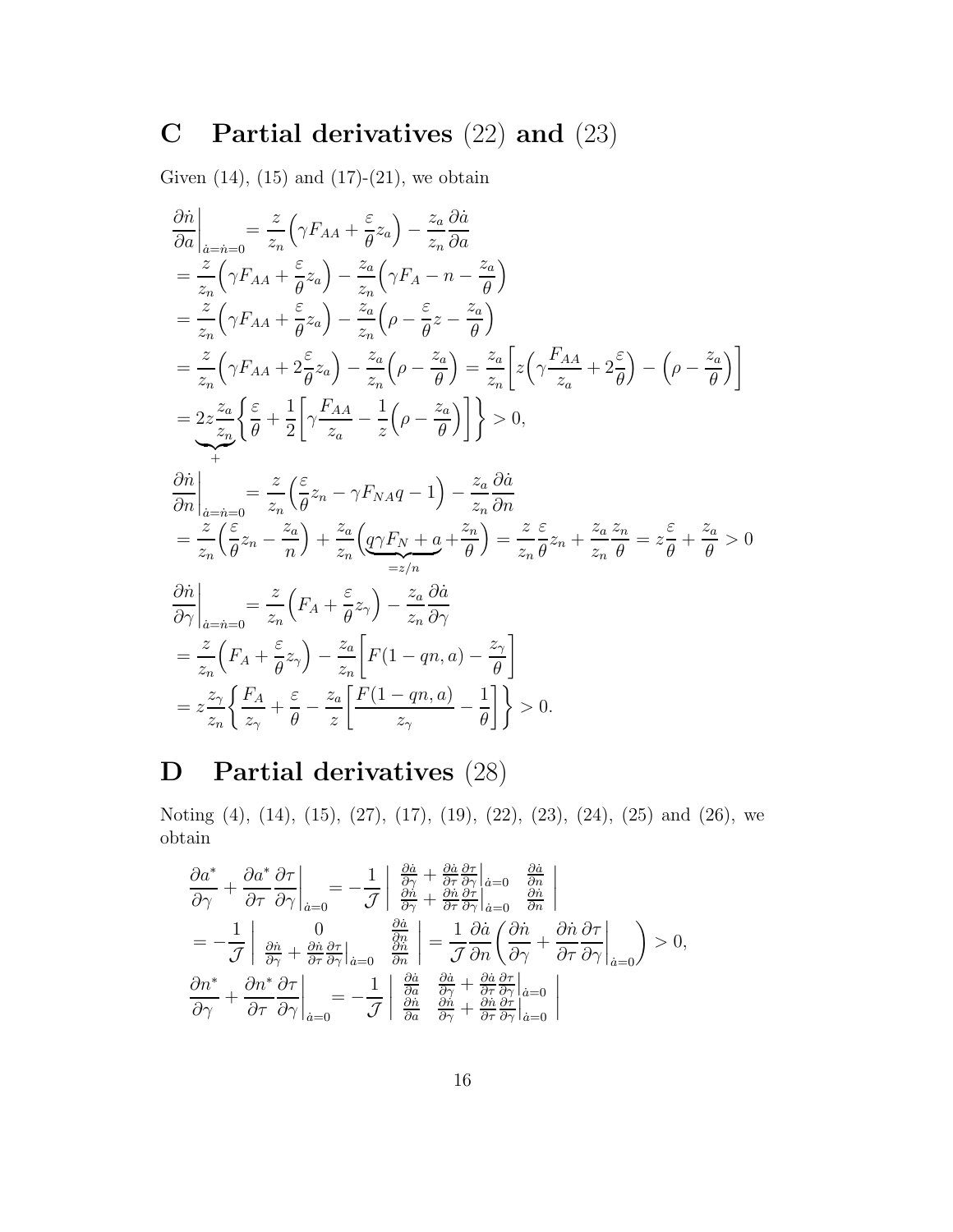$$
= -\frac{1}{\mathcal{J}} \begin{vmatrix} \frac{\partial \dot{a}}{\partial a} & 0\\ \frac{\partial \dot{a}}{\partial a} & \frac{\partial \dot{a}}{\partial \gamma} + \frac{\partial \dot{a}}{\partial \tau} \frac{\partial \tau}{\partial \gamma} \Big|_{\dot{a}=0} \end{vmatrix} = -\frac{1}{\mathcal{J}} \frac{\partial \dot{a}}{\partial a} \left( \frac{\partial \dot{n}}{\partial \gamma} + \frac{\partial \dot{n}}{\partial \tau} \frac{\partial \tau}{\partial \gamma} \Big|_{\dot{a}=0} \right) < 0,
$$
  
\n
$$
\frac{\partial a^*}{\partial \tau} = -\frac{1}{\mathcal{J}} \begin{vmatrix} \frac{\partial \dot{a}}{\partial a} & \frac{\partial \dot{a}}{\partial a} \\ \frac{\partial \dot{a}}{\partial \tau} & \frac{\partial \dot{a}}{\partial n} \end{vmatrix} = -\frac{1}{\mathcal{J}} \begin{vmatrix} -\frac{1}{L} & -\frac{z}{n} - \frac{z_n}{\theta} \\ \frac{z_n}{z_n} \frac{1}{L} & z \frac{\varepsilon}{\theta} + \frac{z_n}{\theta} \end{vmatrix} = -\frac{1}{\mathcal{J}} \frac{z}{L} \begin{vmatrix} -1 & -\frac{1}{n} \\ \frac{z_n}{z_n} & \frac{\varepsilon}{\theta} \end{vmatrix}
$$
  
\n
$$
= \frac{1}{\mathcal{J}} \frac{z}{L} \left( \frac{\varepsilon}{\theta} - \frac{z_a}{nz_n} \right) < 0,
$$
  
\n
$$
\frac{\partial n^*}{\partial \tau} = -\frac{1}{\mathcal{J}} \begin{vmatrix} \frac{\partial \dot{a}}{\partial a} & \frac{\partial \dot{a}}{\partial \tau} \\ \frac{\partial \dot{a}}{\partial a} & \frac{\partial \dot{a}}{\partial \tau} \end{vmatrix} = -\frac{1}{\mathcal{J}} \begin{vmatrix} \frac{z}{z_n} (\gamma F_{AA} + \frac{\varepsilon}{\theta} z_a) - \frac{z_a}{z_n} \frac{\partial \dot{a}}{\partial a} & \frac{z_a}{z_n} \frac{1}{L} \end{vmatrix}
$$
  
\n
$$
= -\frac{1}{\mathcal{J}} \begin{vmatrix} \frac{\partial \dot{a}}{\partial a} & \frac{\partial
$$

# **E Inequality** (31)

Because a is increasing on the saddle path  $S_2S_2$  that approaches  $(a_2^*, n_2^*)$  from the left,  $\frac{da}{dt} > 0$  holds true. Noting this, (14), (15), (21) and (28), we obtain:

the slope of 
$$
S_2S_2 = \frac{dn}{dt} / \frac{da}{dt} = \frac{z}{z_n} \left( \gamma F_A + \frac{\varepsilon}{\theta} z - n - \rho \right) / \frac{da}{dt} - \frac{z_a}{z_n}
$$
  
\n $\Rightarrow \frac{\gamma F_{AA} + \frac{\varepsilon}{\theta} z_a}{\frac{z_a}{n} - \frac{\varepsilon}{\theta} z_n} = \frac{\partial n^*}{\partial \tau} / \frac{\partial a^*}{\partial \tau} = \frac{n^*_{2} - n^*_{1}}{a^*_{2} - a^*_{1}}$   
\n $\Leftrightarrow \frac{\varepsilon}{\theta} - \frac{n + \rho - \gamma F_A}{z} > \left[ \frac{z_a}{z_n} + \frac{\gamma F_{AA} + \frac{\varepsilon}{\theta} z_a}{z_a/n - \frac{\varepsilon}{\theta} z_n} \right] \frac{z_n}{z^2} \frac{da}{dt} = -\frac{\gamma F_{AA} + \frac{z_a^2}{n z_n}}{\left( \frac{\varepsilon}{\theta} - \frac{z_a}{n z_n} \right) z^2} \frac{da}{dt}$   
\n $\Leftrightarrow \left( \frac{\varepsilon}{\theta} - \frac{z_a}{n z_n} \right) \left( \frac{\varepsilon}{\theta} - \frac{n + \rho - \gamma F_A}{z} \right) > -\left( \gamma F_{AA} + \frac{z_a^2}{n z_n} \right) \frac{1}{z^2} \frac{da}{dt}$   
\n $\Leftrightarrow \left( \frac{\varepsilon}{\theta} \right)^2 - \left( \frac{n + \rho - \gamma F_A}{z} + \frac{z_a}{n z_n} \right) \frac{\varepsilon}{\theta}$   
\n $+ \frac{n + \rho - \gamma F_A}{z} \frac{z_a}{n z_n} + \left( \gamma F_{AA} + \frac{z_a^2}{n z_n} \right) \frac{1}{z^2} \frac{da}{dt} > 0.$  (37)

The saddle path  $S_2S_2$  to the equilibrium with partial compensations,  $(a_2^*, n_2^*)$ , is below that  $S_1S_1$  to the equilibrium with full compensations,  $(a_1^*, n_1^*)$ , as in Fig. 3, if and only if  $S_2S_2$  falls less steeply than  $(n_2^* - n_1^*)/(a_2^* - a_1^*)$ . Given (37), this condition holds true with (31).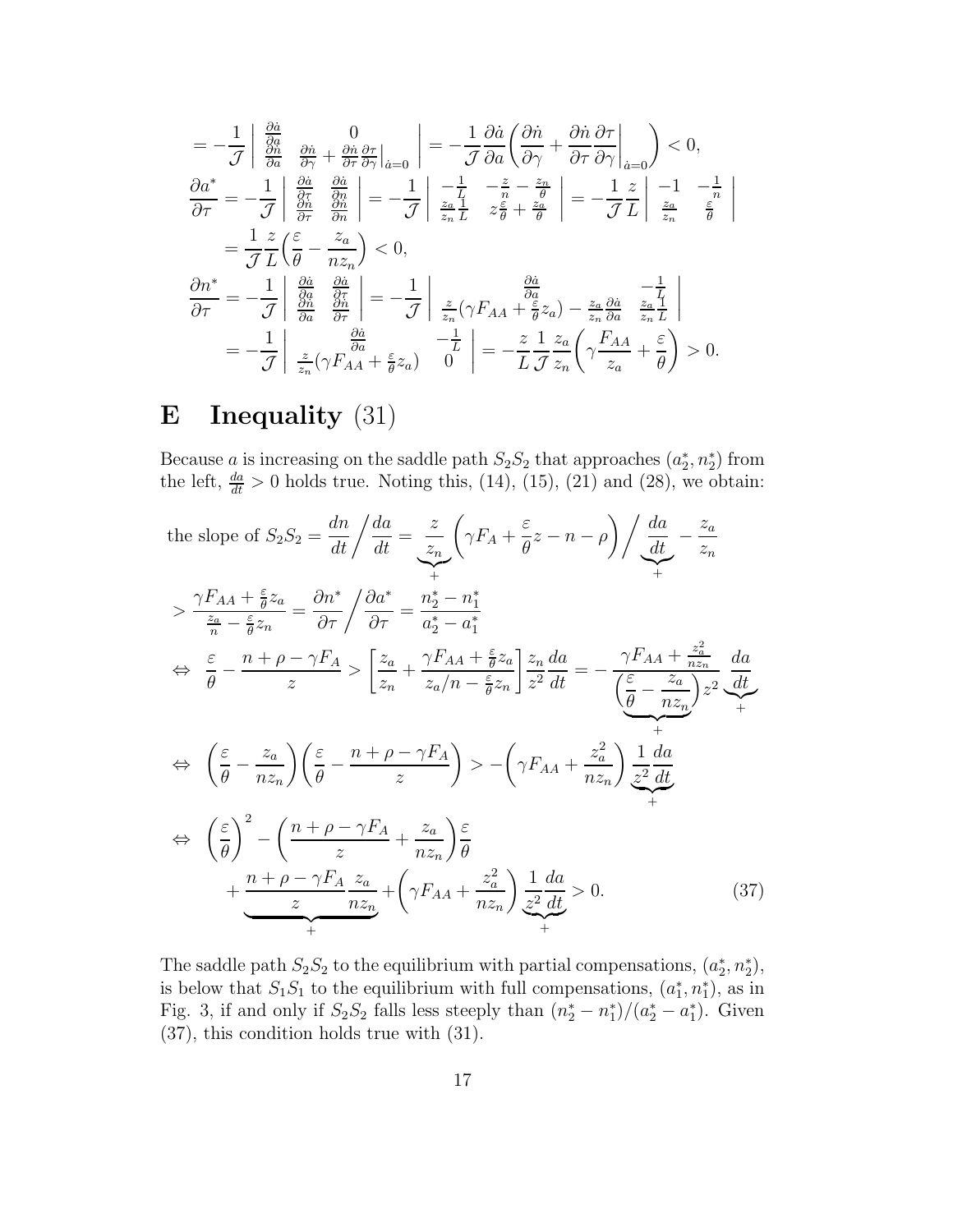### **References:**

Becker GS (1991) A treatise on the family. Enlarged edition. Harvard University Press, Cambridge

Chesnais J-C (1992) The demographic transition: stages, patterns and economic implications. Oxford University Press, Oxford

Corneo G, Jeanne O (2001) On relative-wealth effects and long-run growth. Research in Economics 55(4):349–358

Festy P (1979) La féconfité des pays occidentaux de 1870 à 1970. Presses Universitaires de France, Paris

Fisher WH, Hof FX (2005) Status seeking in a small open economy. Journal of Macroeconomics 27(2):209–232

Galor O, Weil DN (2000) Population, technology, and growth: From Malthusian stagnation to the demographic transition and beyond. American Economic Review 90(4):806–826

Galor O, Moav O, Vollrath D (2009) Inequality in land ownership, the emergence of human capital promoting institutions and the great divergence. Review of Economic Studies 76(1):143–179

Guinnane TW (2011) The historical fertility transition: A guide for economists. Journal of Economic Literature 49(3):589–614

Gummins NJ (2013) Marital fertility and wealth during the fertility transition: Rural France, 1750–1850. Economic History Review 66(2):449–476

Kurz M (1968) Optimal economic growth and wealth effects. International Economic Review 9(3):348–357

Lehmijoki U, Palokangas T (2009) Population growth overshooting and trade in developing countries. Journal of Population Economics 22:43-56

Lehmijoki U, Palokangas T (2010) Trade, population growth, and the environment in developing countries. Journal of Population Economics 23(4):1351- 1373

Lehmijoki U, Palokangas T (2013) Landowning, status and population growth. Economics Discussion Paper No. 651. University of Helsinki. Forthcoming as an article in the Springer Verlag book series "Dynamic Modeling and Econometrics in Economics and Finance".

Lucas REJ (2002)Lectures on economic growth. Harward University Press, Cambridge, Massachusetts

Maddison A (1995) Monitoring the world economy, 1820-1992. OECD, Paris